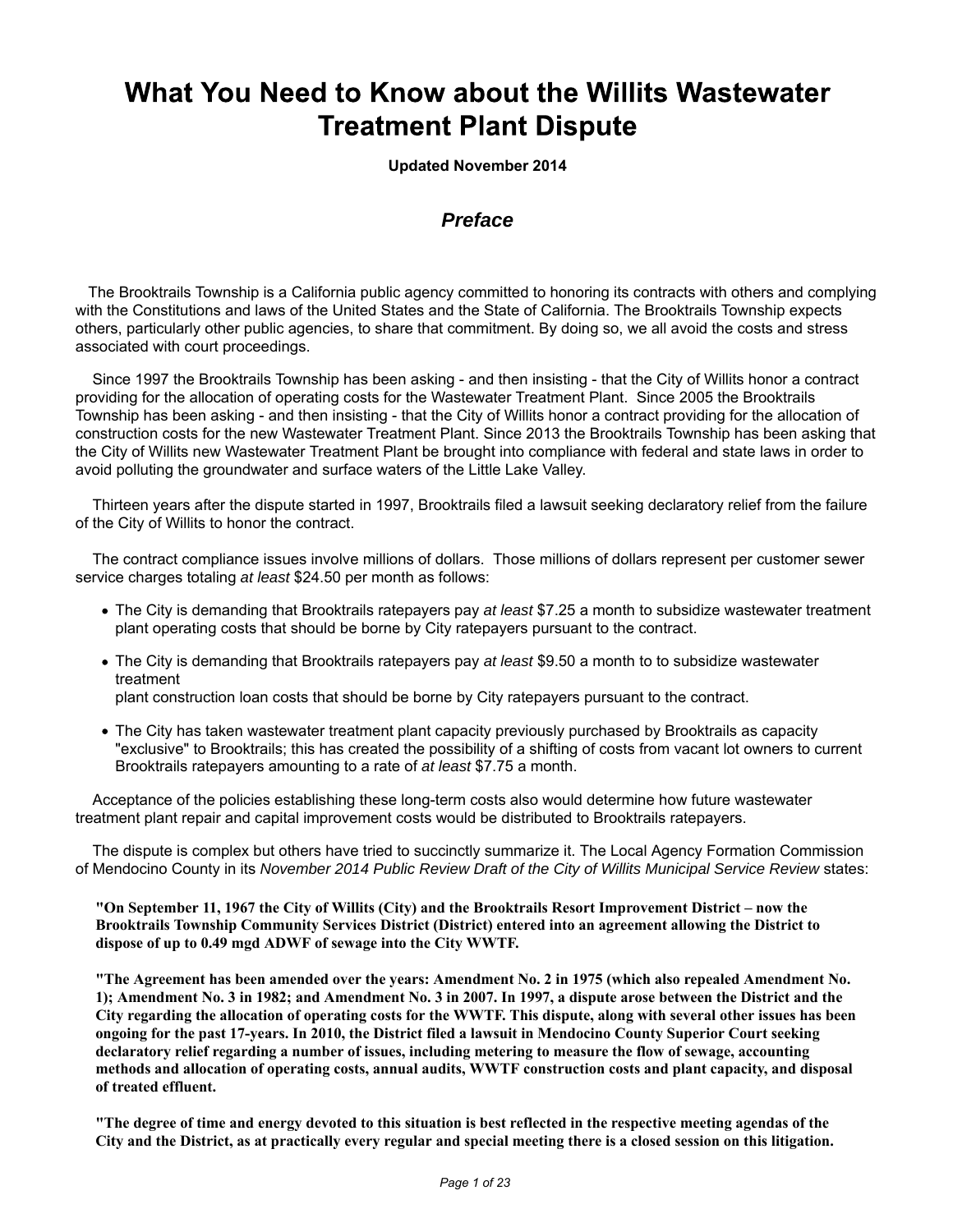**There does not appear to be any resolution of these issues in the foreseeable future. As the District said in a report to its ratepayers in June 2014: 'Township officials in 1997 did not believe litigation was the best option for the region. As it turns out, it has been made clear after 17 years that the only way all four components of the dispute can be resolved is through an 'independent adjudicator, be it judge, jury or arbitrator,' as the [then] City Attorney threatened in 1997.'"**

In October, this was written in the *Anderson Valley Advertiser*:

**"THE DISPUTE BEGAN WITH accounting questions back in 1997 and culminated in a lawsuit in 2010 after Brooktrails was unable to get the City of Willits to comply with the with the terms of their agreements. The main focus of the dispute now is that Willits expects Brooktrails to pay for treatment capacity at the new plant that is needed to treat sewage from Willits. Brooktrails is willing to give up treatment capacity that it is entitled to, but only if Willits will agree to pro-rate the treatment plant construction costs based on the flow that each party contributes to the plant. Willits is supposed to meter the flow but the meter quit working in 2002 and Willits never replaced it with a meter capable of accurately measuring the amount of flow that each party contribute."**

#### *Summary of Recent Dispute-Related Occurrences*

Three recent occurrences seem to be related.

 At its August 5, 2014 meeting the Brooktrails Township Board of Directors adopted a resolution expressing a concern that a large volume of partially treated sewage from the Willits sewage treatment plant is percolating directly into the groundwater in the Little Lake Valley. About 20% of this sewage is from Brooktrails homes and businesses. The concern is the potential impact on our neighbors in the Little Lake Valley who depend upon wells for their water.

 Brooktrails had raised the issue in April 2013 based upon anecdotal reports and subsequent data gathered by a local state-licensed engineering/hydrogeology business showing that in excess of 100,000,000 million gallons per year of sewage entered the sewage treatment plant but seemed to disappear in the ponds associated with the plant, probably percolating into the groundwater.

You can read more about this problem and the Brooktrails effort to get it corrected here  $\triangleright$ 

 The second related recent occurrence was the receipt of a September 17, 2014, letter from the Willits Mayor to the Brooktrails Board President insinuating that the local engineering/hydrogeology business mentioned above at the behest of Brooktrails officials engaged in "a planned mission, attempting to lay a trap with the hope that City staff would violate its permit and accept diesel fuel mischaracterized as septage." It was, of course, not true.

 The letter was written less than eight weeks before the upcoming election. The Willits-area engineering/hydrogeology business which has an unsullied reputation is providing professional engineering services to many local private clients. The City had not made the letter public. Brooktrails did not respond.

 Unfortunately, the City Manager at the October 28, 2014, Brooktrails Board of Director's meeting insisted the letter be made public and that the Brooktrails Board President respond.

 You can download the letter exchange as well as a review of the incident by another engineer (it is a large PDF file with functional links to state websites). As noted in Board President William's letter to Mayor Madrigal: "The Brooktrails Board is choosing to not take offense at the accusations in your final paragraph in the spirit of needed regional unity."

 The third seemingly related occurrence was the presentation of an Agenda Summary Report, Item No. 9e (1) for the November 12, 2014 Willits City Council meeting. In it November 14, 2014, edition *The Willlits News* offered this report:

**"Adding fuel to the already hot conflict between Willits and Brooktrails, was Willits confirmation at the Nov. 12 council meeting that its flow meter measuring the total flow of sewage into the new plant was built wrong.**

**"Brooktrails advised the city in July 2013 it considered the new meter to be inaccurate. The city took no action. In October 2013 Brooktrails had its contractor inspect the meter.**

**"In April 2014, Brooktrails provided the city with copies of the inspection showing the meter had a number of installation flaws, according to [City Attorney James] Lance.**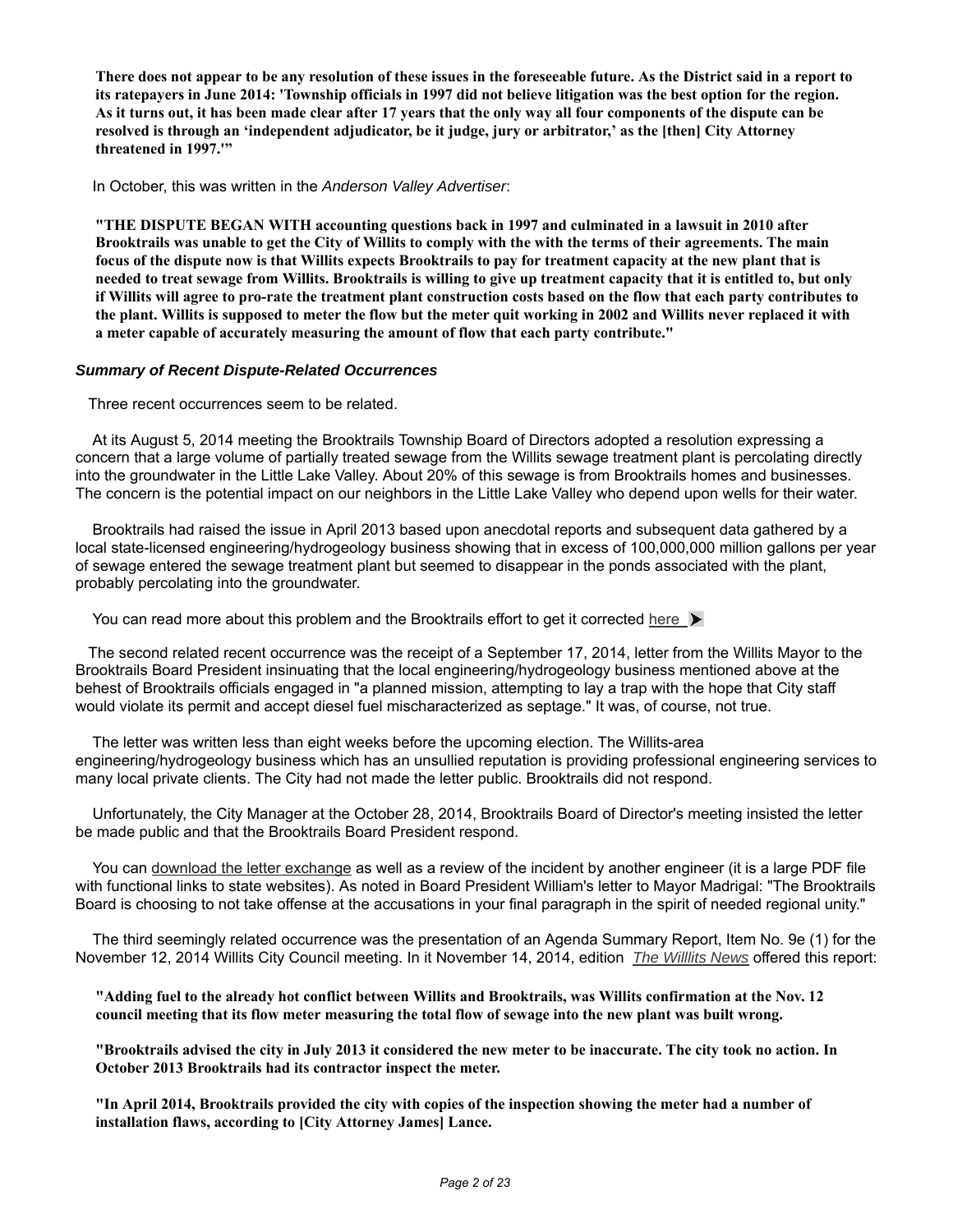**"The city took no action.**

**"In July 2014, after the city sent Brooktrails a bill for payment (based on the faulty meter) Brooktrails requested a copy of the calibration records for the meter in question. Willits contacted a meter calibration firm which advised the city there were problems it had found in October 2013. The firm, MCC Control Systems, confirmed the problem areas in August 2014. One problem, a programming error, was corrected in September 2014. The other involving the improper installation of the meter, was not discovered during the original installation by Speiss Construction Company in 2009.**

**"Lance suggested the city contact Speiss to have the problem corrected.**

**"Until the installation error is corrected the city expects to use the meter leaving the plant to determine flow rates through the plant."**

 The Agenda Report and City staff have asked for a response from Brooktrails. Brooktrails General Manager sent a letter to the City Manager pointing out that both the sewer plant's permit from the Regional Water Quality Control Board and the Agreement between the City and Brooktrails require a correctly functioning meter measuring the sewage influent as it enters plant, as well as any meter measuring the effluent as it leaves the plant. That meter combination allows federal and state regulators to determine wastewater losses from the various storage ponds. In the General Manager's letter it was noted Brooktrails will be providing engineering recommendations regarding the metering of influent.

 A fourth recent occurrence which should be noted here was the filing on November 10, 2014, of a new cause of action by Brooktrails related to the above mentioned taking of Brooktrails purchased exclusive wastewater treatment plant capacity. Simply, contrary to the projects Environmental Impact Report the new sewage treatment plant was designed with less capacity than the old plant leaving insufficient capacity for City customers after deducting the Brooktrails-owned exclusive capacity.

 Brooktrails pointed this problem out to the City in the Spring of 2013 but was reluctant to file the action in court because if successful it would impose a moratorium on new sewer connections in the City. However, because of the new water connection moratorium ordered by the State (see below), the effect on the City would be minimal particularly since Brooktrails has suggested the new matter be combined with the existing lawsuit so that legal expenses would be reduced. And the City could address both the water supply and sewage treatment capacity issues within the same time period.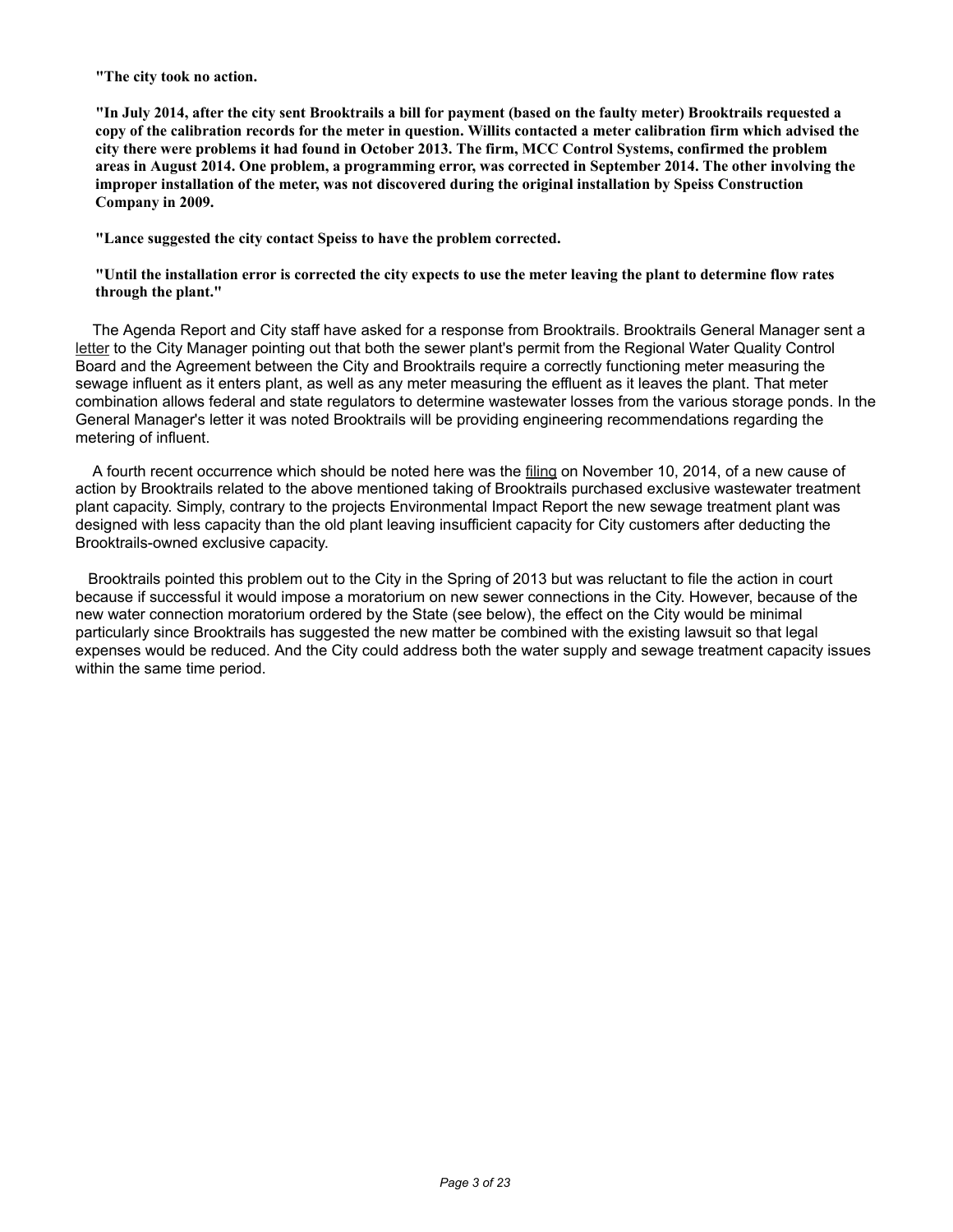# *Introduction*

The Brooktrails Township and the City of Willits are in a dispute over the allocation of costs of operations and construction of the new regional Wastewater Treatment Plant. The court set a new trial date for March 6, 2015 but the City's attorney apparently is going to request another delay as noted in a November 10 ,2014 Case Management Statement:

"Furhter [sic], the City requests that the Court and the parties discuss the currently set trial date."

How did this situation arise?

### *Background*

In 1967 the Township and the City entered into an Agreement for Brooktrails use of the Willits Wastewater Treatment Plant (WWTP). The Agreement was amended in 1970 following completion of the Brooktrails sewage collections system including its connection to the City's system. The Agreement was extensively amended in 1975 upon completion of a design for, but prior to seeking bids for the construction of an expanded new WWTP. The Agreement was amended again in 1982 upon completion of a design for, but prior to seeking bids for expanding the capacity of the WWTP.

That Third Amendment in 1982 granted Brooktrails Township ownership of an exclusive right to dispose of up to 0.490 million gallons per day (MGD) average dry weather flow (ADWF) into the WWTP. The terms of the Agreement as amended through 1982 can be viewed here.

After nearly 30 years of a cordial relationship under the terms of the Agreement, in 1997 a dispute arose regarding allocation of operating costs. In a letter exchange which can be viewed here, on January 3, 1997, Brooktrails General Manager Paul Williams explained to Willits City Manager Gordon Logan:

"We have reviewed the Annual Sewer Audit. After reviewing our Agreement, we do wish to dispute a number of the items and where possible, offer our reasoning.... Once you have developed the requested documentation or wish to discuss our concerns, please feel free to contact me. ...Although there are a number of differences with this year's audit, there are many areas of agreement as well. We look forward to quickly resolving the areas of disagreement and continuing our excellent working relationship."

On March 3, 1997, City Attorney (and future City Manager) Ross Walker set the tone for the future of discussions:

"It is disconcerting to say the least that Brooktrails, as an entity that purports to be committed to sharing the responsibility for maintaining a first class sewage disposal system, should suddenly be contesting the purchase of the very items necessary to maintain and improve the system for the benefit of all concerned. Suffice it to say that the City is confident that any independent adjudicator, be it judge, jury or arbitrator, will find the items listed in this category to be necessary and subject to the apportionment provisions of the contract.

"...The City's method of spreading administration and operation costs, including its in lieu franchise fee, is anything but arbitrary. Standard and accepted fiscal and accounting procedures underlie the allocation of these costs."

This annual billing dispute, which has now existed for 17 years, continues because the City's accounting and auditing system used for recording costs and related income and for allocating a share to Brooktrails Township does not conform to the Agreement.

But the annual billing dispute also continues because in 2003 the issue of metered flow to be used to allocate costs to Brooktrails Township arose. Sometime in between 2002-2003 the meter measuring sewage flow into the WWTP ceased to work properly. And in 2014 the City finally acknowledged that the meter installed with the new WWTP fails to measure flows accurately. In fact, in 2007 a decision was made by the City to use a metering system that would not be accurate.

In 2010. after 13 years of attempting to get the City to conform to the Agreement only to see the City's failures expand, Brooktrails Township filed an action in Mendocino County Superior Court. Subsequently, the City even began failing to meet annual billing deadlines.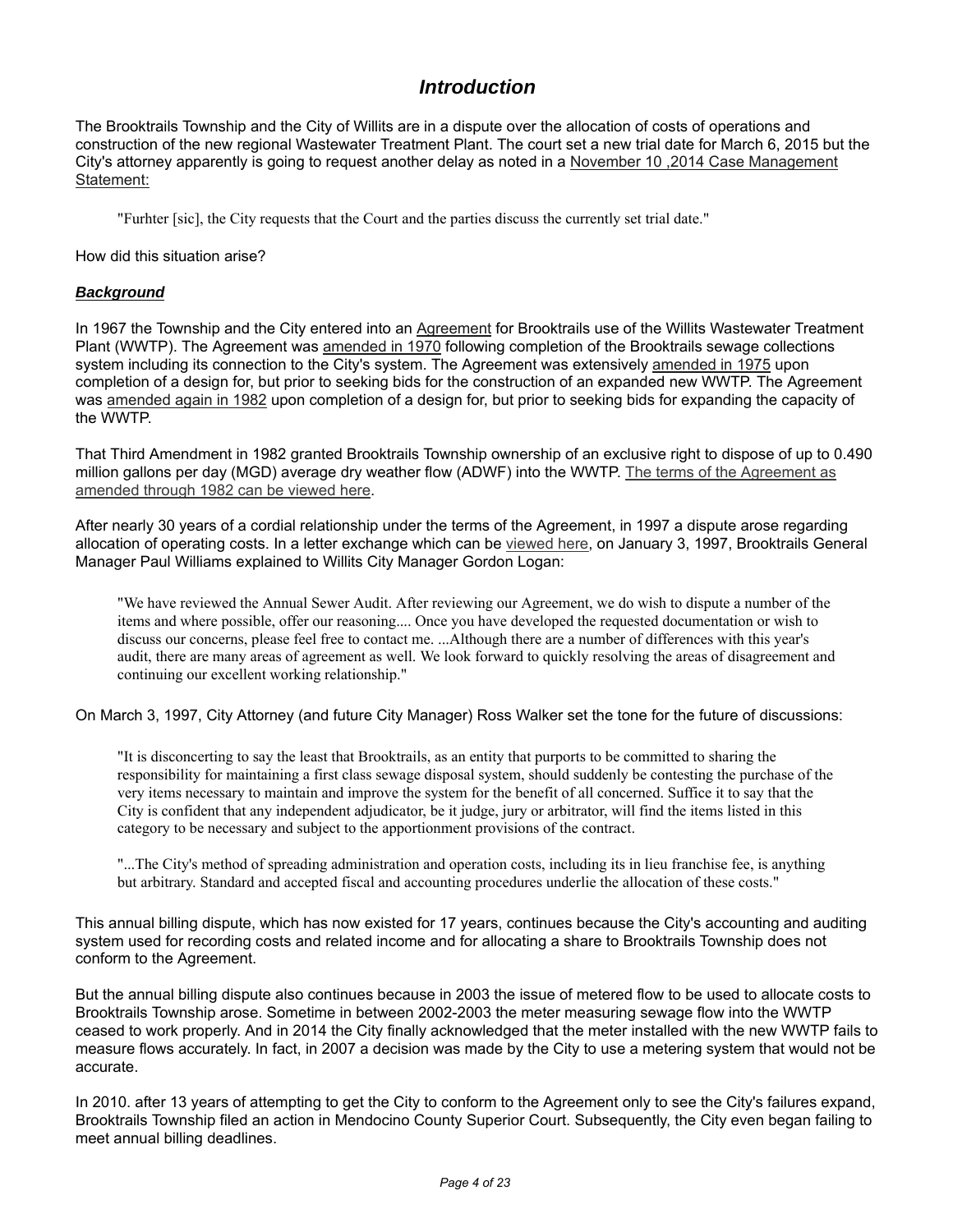In addition, during that same 17 years the City spent over \$25 million building a new WWTP and is now attempting to have Brooktrails ratepayers pay for capacity used by City ratepayers. In February 2013, City officials certified to Brooktrails Township that the new WWTP was built with less capacity than the old plant. Using actual flow data for 2012 provided by the City, Brooktrails officials discovered in 2013 that the new WWTP lacks adequate ADWF capacity for the City's needs as the City's flows encroached upon Brooktrails' exclusive capacity.

Finally, in further reviewing the new WWTP, Brooktrails experts have determined that the plant likely was not properly designed and constructed. It appears that each year as much as 100 million gallons of sewer water is percolating into the Little Lake Valley water table. It also appears that the discharge into Broaddus Creek regularly does not meet the discharge pollutant standards prompting one expert to comment that if you were a fish in the creek you would have much preferred the old treatment plant.

In 2010, *before construction contracts were awarded*, Brooktrails officials warned City officials about the design problems that are the apparent causes for both failures to protect the Little Lake Valley environment.

### *Status Summary as of November 2014*

As of November 2014 the dispute has the following four components which will be discussed in detail in the web pages that follow (with supporting documentation provided):

- How can the 17-year dispute over the allocation of annual operating costs be resolved? Does the City owe the Township monies paid for prior fiscal years beginning in 2004-05? How are costs going to be determined in future fiscal years? Must the City revise its accounting and auditing systems? Must the City provide meters that accurately measure flows all as required by the Agreement? Or can the City bill the Township any amount City officials desire?
- If Brooktrails Township, as the City insists, is to retain its prior exclusive ADWF capacity of 0.490 MGD in the new WWTP (capacity worth about \$10.4 million), how will the City meet its wastewater treatment current and future growth needs since the new WWTP has less capacity than the old plant? What wet weather flow capacities did the City anticipate would be Brooktrails Township's share in the new WWTP to justify charging Brooktrails any share of the costs of building the new WWTP?
- How much, if any, of the potential many millions of dollars in costs to correct the possible pollution impacts from the new WWTP design errors can the City assign to the Township in the future? Did the fact that Brooktrails warned the City about the design errors prior to construction beginning release Brooktrails from any liability for correcting those errors?
- How much of the costs for, and \$18 million debt on, the construction of new WWTP designed to deal with high winter flows resulting from excessive City storm water inflow and infiltration is Brooktrails Township obligated to assume and make annual payments on? What benefit did Brooktrails derive from the construction of a new WWTP and therefore might reasonably make payments on without violating the Constitutional prohibition against making a gift of public funds? Should any portion of the payments made to date be refunded or should the Township make additional payments?

Pending the outcome of the litigation, the Brooktrails Township has and will continue, to make payments to the City towards the WWTP operating costs and make payments towards a portion of the new WWTP construction debt. But Brooktrails officials are obligated to meet their fiduciary responsibility to protect the Township ratepayers' monies by paying only amounts believed to be in conformance with the Agreement.

Township officials in 1997 did not believe litigation was the option best for the region. As it turns out, it has been made clear after 17 years that the only way all four components of the dispute can be resolved is through an "independent adjudicator, be it judge, jury or arbitrator," as the then City Attorney threatened in 1997. What is being sought by the Township is clarity with regard to the proper interpretation of the Agreement as it impacts on the four components of the dispute and on Brooktrails ratepayers and property owners. The Township does not expect to gain more than fair treatment from the litigation.

#### Link to detailed discussion of the annual operating costs component of the dispute  $\blacktriangleright$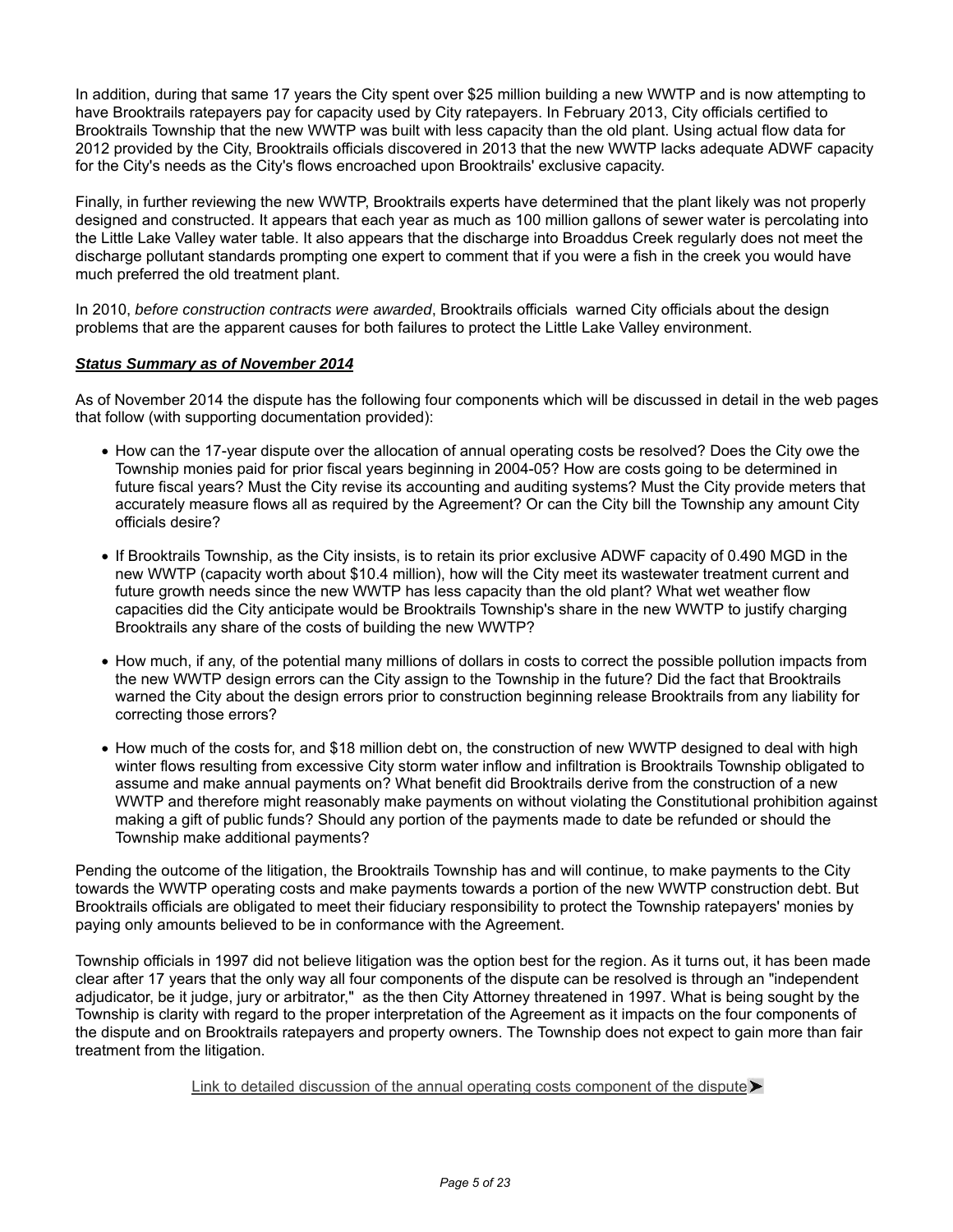# *The Operating Costs Issues*

The 1967 Agreement as amended (the Agreement) specifies flow metering, accounting, auditing, and procedural requirements which must be met by the City of Willits in order to allocate annual operating costs of the regional Wastewater Treatment Plant (WWTP) to the Brooktrails Township.

### *Metering*

Section 15 of the Agreement requires the City to provide and maintain equipment that measures the flow of sewage coming from the Brooktrails Township and the flow of all sewage entering the WWTP. Section 16 provides that operating costs "shall be apportioned annually by the City according to the ratio of flow of the District to the total flow entering the treatment plant."

Given the importance of metering to the allocation of costs, one might think that making certain that the metering equipment is working and is accurate would be given some importance by the City of Willits. But the fact is that in late 2002 the meter at the WWTP ceased to operate properly and there has not been an accurate way to determine the flow entering the plant since then. (A written exchange regarding the flow numbers arose at that time which seemingly went quiet when a consulting engineer on November 7, 2003, wrote to the City's Utilities Director and the Brooktrails General Manager: "The big difference between a daily reading and the weekly reading leads me to think that the system calibration does need to be checked."}

In 2004 when the City proposed a Fourth Amendment to the Agreement to finance the treatment plant replacement, as can be seen in a series of letters exchanged between the Brooktrails General Manager and the Willits City Manager, Brooktrails proposed having the new amendment resolve the metering problem in addition to the audit problem. As noted Brooktrails had requested that the dispute over those matter be arbitrated and the City refused. And in the last letter it is noted that the City withdrew from the discussions, even on the matter of financing the plant replacement.

Discussions between the Township and the City regarding the WWTP meter failure continued with the allocation of annual cost for the fiscal year (FY) 2003-04. On August 26, 2005, Township General Manager Mike Chapman sent a letter to City Manager (and former City Attorney) Ross Walker explaining the following:

"The Board of Directors asked District Counsel, Chris Neary, to prepare the enclosed draft Fourth Amendment establishing the sewer operation percentage of 23.62% (enclosed).

"As you know, after an engineer's assessment was completed last year by George Rau and Jeff Anderson, our FY 2003-04 operational percentage was agreed to be 23.62%. This spring we had further discussions regarding using this figure until the new plant is built.

"As I understand it, the current timeline for the plant development is possibly 2007. However, with an environmental project this large, some Directors expressed concern over time delays beyond 2007. Therefore, this agreement includes a sunset provision or July 1, 2007.... "

The matter was *never taken up by the City Council* but the City continued to bill the Township based upon the 23.62%. While the Township continued to pay based upon the 23.62%, the matter was troubling. However Township officials assumed that when a new metering system was installed in the new WWTP, there could be retroactive adjustments.

What Township officials did not know prior to obtaining documents in discovery after filing the 2010 lawsuit was that on January 3, 2007, the City's WWTP design team (which had no representative from the Township) discussed what metering system to use for the new plant. A meeting transcript obtained in discovery records discussion of different metering systems including state-of-the-art systems that could accurately measure flows from extremely low flows to flows when the pipe coming into the plant is full and surcharged. Here is excerpts from th discussion at that meeting (spelling corrected):

**"Tom Herman:** Knowing the situation with Brooktrails do you feel it would be prudent to put in Flo-Dar?

**"Terry Lewis:** Should be as accurate as possible.

**"Tom Herman:** Industry standard accuracy is a Flo-Dar. We could defuse the whole thing and put a device upstream.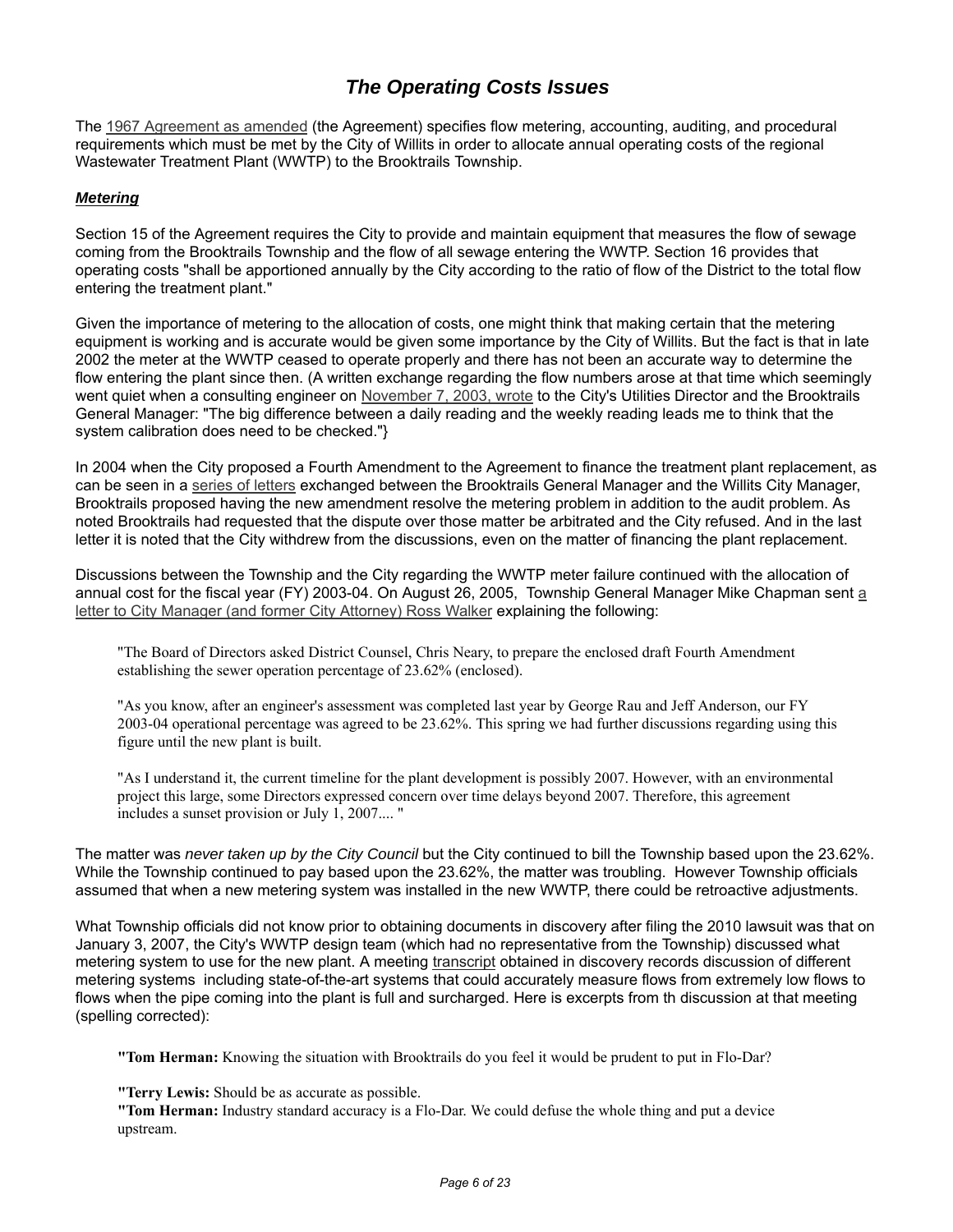**"Tom Herman:** In terms of your preference, if Flo-Dar was to have a good rep in the area would that be your first choice?

**"JC England:** Yes".

And yet 20 days later a report was submitted to the City recommending installing an old-fashion yet more costly metering system. After the Township received troubling flow reports from that meter, it hired experts to test the new metering system in October 2013. It was determined that not only was the metering system not capable of measuring flows accurately, at times it was not measuring flows at all. But it was not until the City Council meeting of November 12, 2014, that in a report from staff the City acknowledged the meter did not work.

Here is how the *Willits News* reported the matter:

"Adding fuel to the already hot conflict between Willits and Brooktrails, was Willits confirmation at the Nov. 12 council meeting that its flow meter measuring the total flow of sewage into the new plant was built wrong.

"Brooktrails advised the city in July 2013 it considered the new meter to be inaccurate. The city took no action. In October 2013 Brooktrails had its contractor inspect the meter.

"In April 2014, Brooktrails provided the city with copies of the inspection showing the meter had a number of installation flaws, according to [City Attorney James] Lance.

"The city took no action.

"In July 2014, after the city sent Brooktrails a bill for payment (based on the faulty meter) Brooktrails requested a copy of the calibration records for the meter in question. Willits contacted a meter calibration firm which advised the city there were problems it had found in October 2013. The firm, MCC Control Systems, confirmed the problem areas in August 2014. One problem, a programming error, was corrected in September 2014. The other involving the improper installation of the meter, was not discovered during the original installation by Speiss Construction Company in 2009.

"Lance suggested the city contact Speiss to have the problem corrected.

"Until the installation error is corrected the city expects to use the meter leaving the plant to determine flow rates through the plant."

#### The City staff agenda report concluded:

"It has been recommended by both MCC and GHD that the effluent flow meter EFF-002 be used for totalizing flow, given the issue identified ... immediately downstream of the influent meter. This would have a direct effect on the annual cost allocation for BTCSD, especially given the large disparity for the 10 months in fiscal year 2012-2013 of 47,932,000 gallons.

"At this time, we do not have a chosen alternative for the repair and/or alterations to the influent metering system because BTCSD will likely have their Engineering Representative perform their own evaluation. Once we have their opinion, we will move towards a plan for resolving the issue."

In response to a subsequent email from the Willits City Manager, the Brooktrails General Manager sent a preliminary letter noting the following:

"I have forwarded the documents to the Township's engineering consultants for review and analysis. I anticipate that the Township will provide formal comments to the City in advance of your December 10, 2014 meeting regarding this matter.

"However, I thought it important that the Township provide you with some preliminary comments regarding the report to the Council and its subsequent discussion at the meeting.

1. The North Coast Regional Water Quality Control Board Order No. R1-2010-0017 -Waste discharge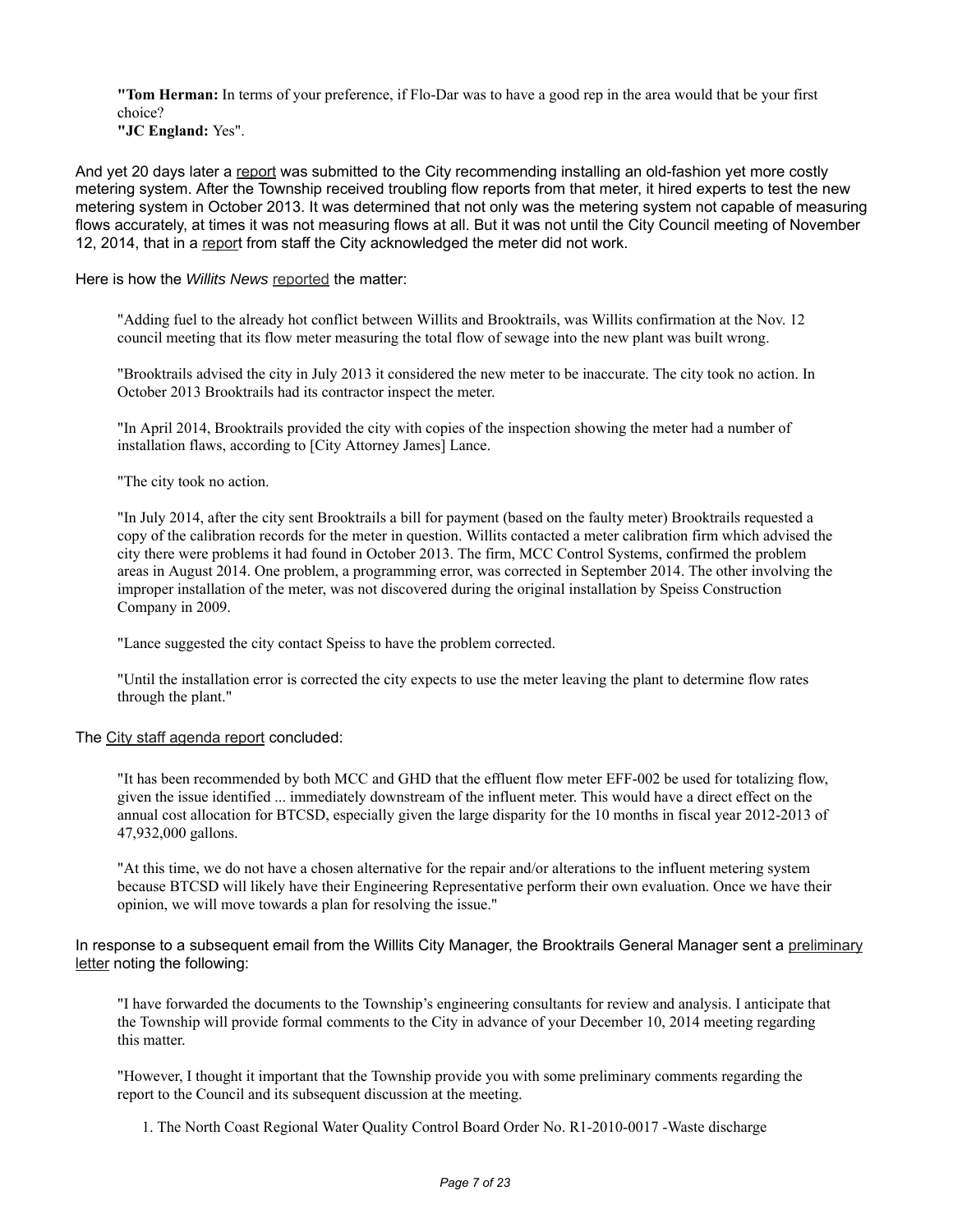requirements and master reclamation permit for the city of Willits wastewater treatment facility, requires metering "at the headworks of wastewater treatment facility (WWTF) prior to treatment and consisting of wastewater from both the collection system and septage receiving station" to measure the "mean daily dry weather flow" and "mean daily flow of waste through the new treatment plant" (see attached pages E-4 and F-23).

2. Since 1975, Section 16 of the Agreement between the City and the Township states that operating costs "shall be apportioned annually by the City according to the ratio of flow of the District to the *total flow entering* the treatment plant." (emphasis added)

"Therefore, the recommendation that the totalizing meter be moved to EEF-2 would require a permit amendment and an amendment to the contract. "

Unfortunately the City staff didn't work with Brooktrails staff prior to sending a report to the City Council and the press.

For 12 years the City has not been able to accurately determine how much sewage entered the WWTP and cannot do so today. The method prescribed by the Agreement to apportion costs cannot be accomplished, a fact that has been true since 2002 despite concerns expressed by Township officials. In its 2010 lawsuit, the Township specifically asked the Court to issue a declaratory judgment stating that the City is "required to maintain functional properly calibrated meters in accord with the Agreement to measure the respective flows of the parties for the purpose of apportioning costs pursuant to the Agreement."

(The subject of the WWTP influent meter will be discussed further as it is a critical element in regulators determining how much wastewater is percolating into the Little Lake Valley groundwater.)

### *Accounting*

Part of the concern expressed by the Township in the previously discussed 1997 letter exchange is an issue at the core of the dispute over operating costs:

"We dispute our participation in the apportionment of some arbitrary formula to attempt to spread the general city administrative costs. The Agreement is very clear on this item - that the plant is separate and distinct from the rest of the City."

This objection derives from very clear provisions in the Agreement which read as follows:

- "The City shall establish and maintain books of account of all costs of administration, maintenance, operation and repair of the City sewage treatment plant, separate and distinct from all other accounts of the City, and distinct from capital improvements thereto, in conformity with good municipal accounting practices." - *Section 13 of the Second Amendment*
- "The City shall establish and maintain accurate accounts of all capital costs as to its sewage treatment plant, separate and distinct from all other accounts of the City, in conformance with good municipal accounting practices." - *Section 12 of the Second Amendment*
- "City shall budget and keep and maintain books of record and accounts which shall reflect, separately from its sewerage collection system, records and accounts of its costs of administration, maintenance, operation and repair of its sewerage treatment and disposal work and system, and of new construction, in sufficient detail and categories that the different categories and proofs of costs may be reasonably ascertained." - *Section 13 of the 1967 Agreement*

The Township has repeatedly requested that the City maintain the accounting records for the WWTP in a separate fund, separate from the financial records for its sewage collection system and separate from all other City financial records. Instead all costs related to wastewater, including the City's sewage collection system, are accounted for in the same fund. And within the accounting records for the WWTP the City uses formulas to allocate general fund costs, blends in other employee costs, and bills Brooktrails for additional administrative costs.

For 17 years the Township has objected to these accounting practices. In its 2010 lawsuit, the Township specifically asked the Court to determine that the City "breached the Agreement by failing to maintain both its sewage capital expense accounts and its sewage plant operations account in compliance with the Agreement, specifically by failing to maintain such accounts separately and distinct from other accounts of the City" among the many accounting issues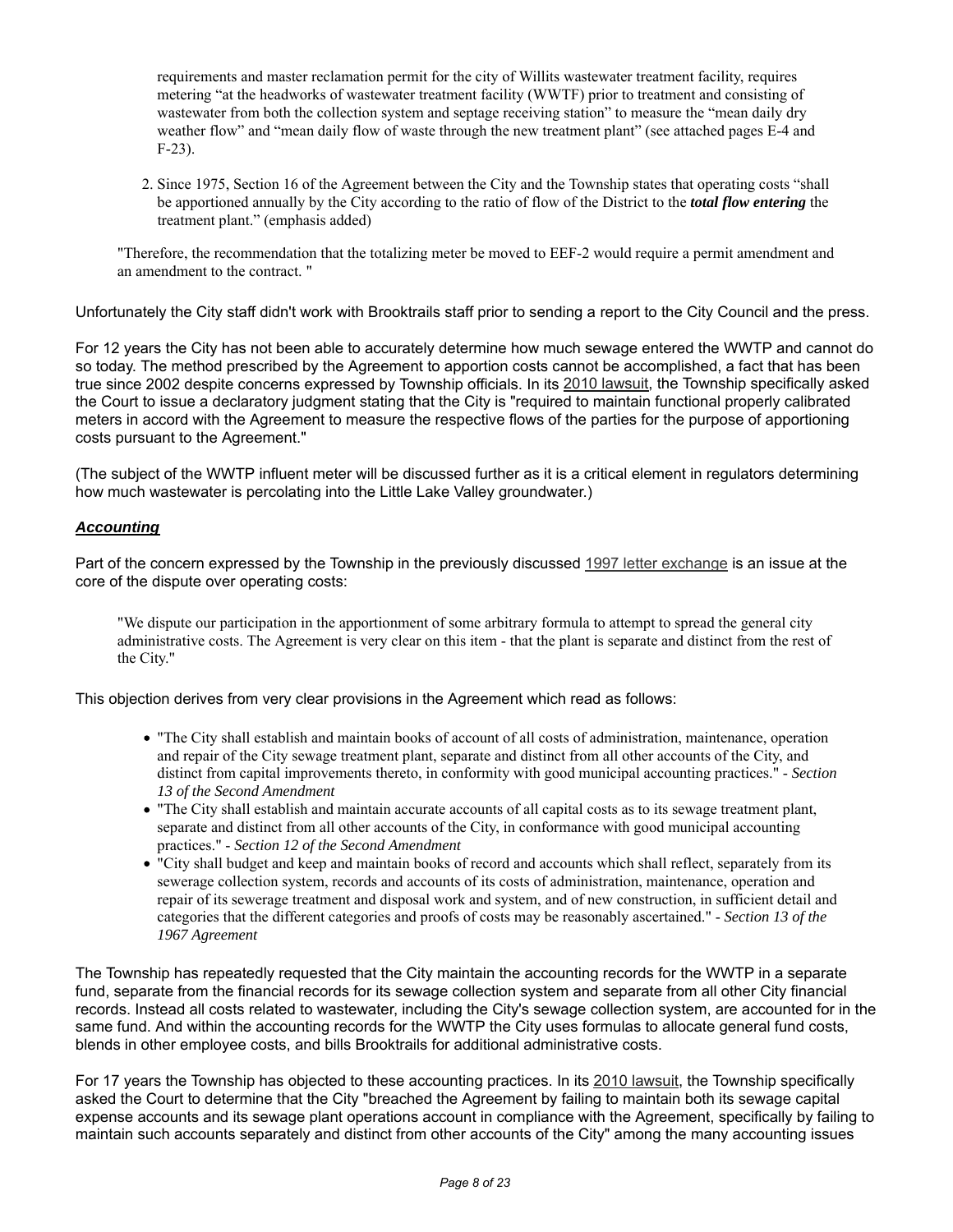raised, most of which would not be issues if the WWTP costs were accounted for in a separate fund.

### *Audit*

All local governments in California are required to have an annual audit prepared by a Certified Public Accountant. The City and the Township are no exceptions. The Agreement includes the following provision:

"The City shall annually cause to be made an audit of its accounts for the previous fiscal year which shall separately treat therein the accounts relating to the City sewage treatment plant. On or before October 1 of each year, the City shall deliver to the District's Manager a copy of the parts thereof relating to its sewage treatment plant."

Beginning in 1997, Township officials were concerned about the City's audits, On June 2, 2008, the situation had so worsened that Township Board President George Skezas sent a letter to the City Council that, beginning on page 3 under the heading "Lack of Audits" and ending on page 5, addressed Township officials' frustration. It reads in part:

"The agreement between the City and Brooktrails provides that the City will provide an audited financial report by October of each year. This requirement was motivated by good business practice requiring the District to have certainty that the City accounts had been audited and were presented accurately and that the claimed costs were in conformity with the agreement.

"A major problem surfaced in 1997 when the City's auditors started providing a disclaimer to a purported "audit." The effect of the disclaimer was to state that the auditor was not verifying the accuracy of any of the figures and was relying solely upon information provided to it by the City none of which the auditor was prepared to verify....

"The failure to provide Brooktrails unqualified audits has been compounded by the fact that in 2006 the City stopped providing any audited statements of any kind. Apparently the City of Willits has not completed its single year audits for the past two fiscal years in violation of both the contract and law....

"In October our Manager met with the City Manager and urged that the City meet its legal obligation under the contract to provide audited statements. Unilaterally Brooktrails offered to amend the agreement to provide that the audited statements could be tendered by the City to Brooktrails in February following the close of fiscal year rather than in October as contemplated by the agreement. Although Brooktrails and almost every other public entity in the vicinity completes its audit and presents to its policy makers within six months following the close of the fiscal year, it was hoped that the unilateral offer would be met with some evidence of activity.

"February 1 has come and gone and Brooktrails has no idea when, if ever, the City of Willits will present audited financial statements for the fiscal year ended 2006 and the fiscal year ended 2007. Brooktrails has received no meaningful explanation as to why the audits have not been provided, but the inability of the City to obtain a certification that its financial records are in order raises the prospect that there are very serious problems."

On July 14, 2008, a letter was sent rejecting a proposal by the City that Brooktrails increase its share of the operating costs from \$18,827 per month to \$39,195 per month. The City's proposal was rejected because of a lack of audits and other issues, like no metering.

When the City began again to have an annual audit, it did not submit it by October 1 each year and, more importantly, the audit shows the WWTP costs as one lump sum which made it virtually useless. The audit for the 2012-13 fiscal year due October 1, 2013 was not provided to the District until August 5, 2014, even though the document itself was given to the City around February 25, 2014.

In its 2010 lawsuit, the Township asked the Court to address the audit requirement.

#### *Annual Cost Allocation Procedures*

The steps required to determine annual costs allocations are specified in the Agreement. Section 16 provides for *Step 1*:

"Annually, the City shall file with the District's Manager a copy of the part of its budget which concerns the plant, and a statement of the amount of the District's share of the estimated costs of administration, maintenance, operation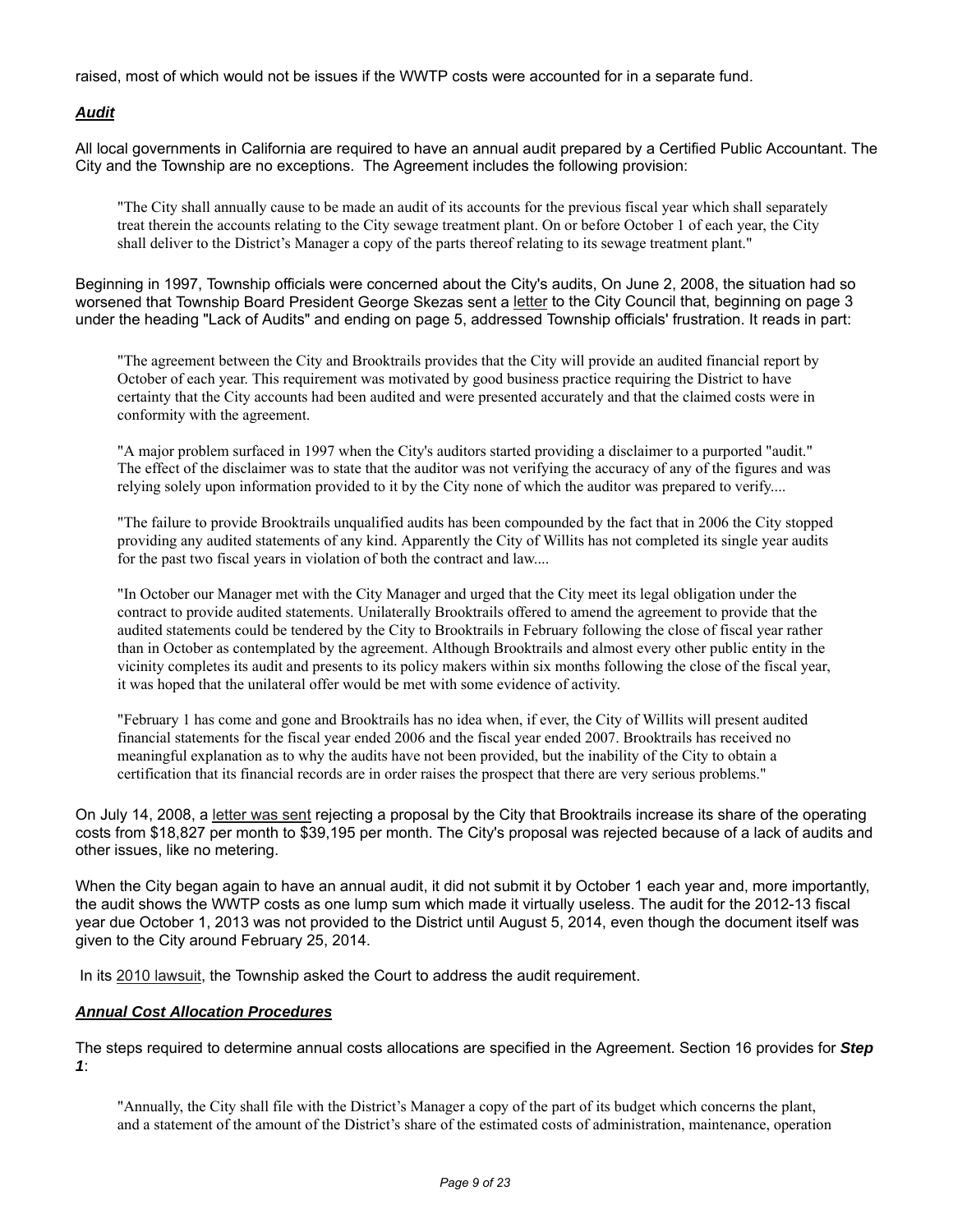and repair for the forthcoming fiscal year, in sufficient time for District to budget and provide for payment of same. For the purpose of estimating such costs, the flow ratio established for the preceeding fiscal year shall be used."

In order to meet notice deadlines prescribed by state law, the Township must complete a three month budget and rate-setting process ending in June. In years past, the WWTP budget projections were provided in March. Last year the information for the 2013-14 billing was dropped through the Township's mail slot Thursday night June 13, 2013, still in the 2012-13 fiscal year but too late to make any budget or rate changes.

But "lateness" was not the only violation of the Agreement involved. The cover letter states:

"The actual flow data for the first 11 months of Fiscal Year 2012/13 were used to determine the District's percentage of flow."

On June 26, 2013, the City Council adopted a resolution declaring that 11 months of flow in 2012-13 as the Township's percentage of estimated costs for 2014-15. Had the billing been created in February 2013, during the 2012-13 fiscal year, it would have been obvious that "the flow ratio established for the preceding fiscal year" to be used was the actual flow during the 12 months of fiscal year 2011-12, not for first 11 months of 2012-13 (not that it matters since as the City now admits the WWTP influent meter installed in July 2011 was and is incorrectly measuring flows).

It is as if City officials believe (1) that City Council unilateral action could eliminate the Agreement requirements that information must be provided in a timely manner and (2) that City Council unilateral action could eliminate the Agreement requirements on the flow ratio to be used.

Keep in mind that this occurred three years after Brooktrails sued the City over improper billing. This year the billing for the fiscal year 2014-15 was provided on July 11, 2014, instead of March. The fiscal year began on July 1, 2014. There is no lawful way for Brooktrails to budget and set rates. Again the Agreement requires the billing to be in the District Manager's hands "in sufficient time for District to budget and provide for payment of same" which prior to 2013 meant March, not July.

#### **Step 2** is also prescribed in Section 16:

"All costs of administration, maintenance, operation and repair of the City sewage treatment plant shall be apportioned annually by the City according to the ratio of flow of the District to the total flow entering the treatment plant. ...In each subsequent fiscal year, the City shall recompute the charge from the actual flow records established by the flow records for said year and debit or credit the District for any underage or overage of the estimate cost."

As an example, during the 2013-14 fiscal year Step 2 should have been completed soon after October 1, 2013 when the Township Manager should have received from the City a detailed audit statement of WWTP costs that occurred in 2012-13 along with actual flow data for 2012-13. This information should have been compared with the estimated payments Brooktrails paid in 2012-13 and an adjustment made Instead that audit was not provided to the District until August 5. 2014 even though the document itself was given to the City around February 25, 2014.. (Although, as explained previously, the Township experts have determined that the WWTP flow data is inaccurate.).

Simply the City is in breach of the Agreement for the billing process during the 2012-13 and the 2013-14 fiscal years. The Township was confronted with the fact that the City Council acted to confirm the breaches in 2012-13. Apparently the Township will be forced to file new breach notices and possibly new litigation because of the City's failures to conform to the Agreement.

#### *Summary of the Operating Cost Dispute*

The operating cost dispute can be summarized as follows:

- 1. Under the terms of the Agreement, the annual billing is apportioned on the basis of metered flows; the metering system has not worked since 2002; the City considered installing a metering system at the new WWTP that would accurately measure flows, *but chose not to*.
- 2. Under the terms of the Agreement, the WWTP costs and revenues are to be recorded in an accounting system that is distinctly separate from costs for other City activities including separate from other sewer activities; instead, the costs and revenues are in the same fund with other sewer activities and General Fund expenses are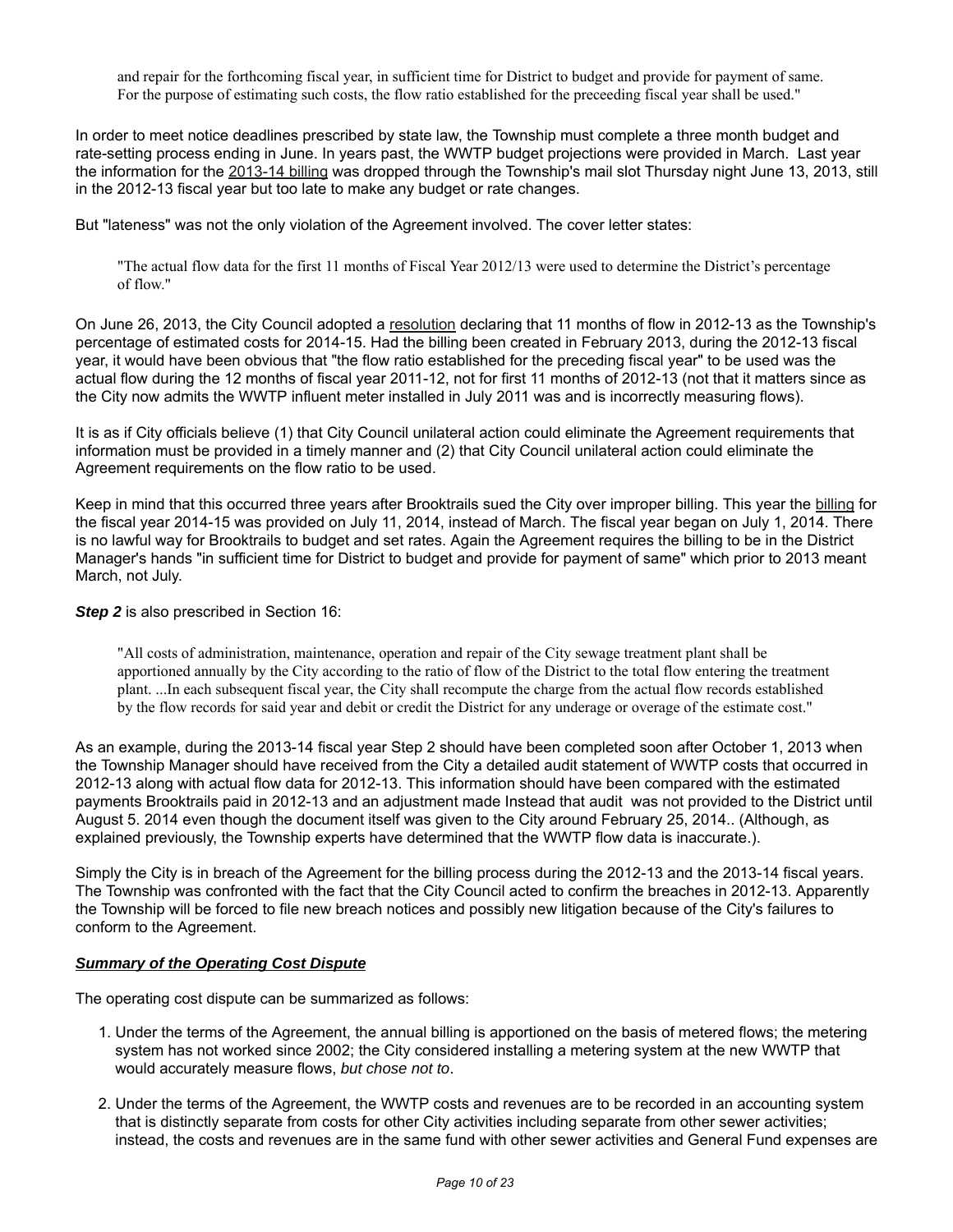blended into WWTP costs and the City has refused to change the system since 1997.

- 3. Under the terms of the Agreement, the City must provide the Township with a detailed annual audit of WWTP accounts; since 1997 the City has failed to comply with that requirement or to attempt to meet the October 1 deadline for the annual audit.
- 4. Under the terms of the Agreement, around March 1 of each year the City must provide the Township with a WWTP budget for the upcoming fiscal year and an estimate of the Township's share; for the past two years, the City has failed to comply with that requirement and ithe City Council by resolutions endorsed those failures.

It seems reasonable to say that Brooktrails Township officials have been patient with City officials despite the breaches of the Agreement regarding operating costs for the past 17 years. It also seems reasonable for Brooktrails Township officials to stop being patient and seek resolution of the dispute in court.

Link to detailed discussion of the new Wastewater Treatment Plant capacity component of the dispute  $\blacktriangleright$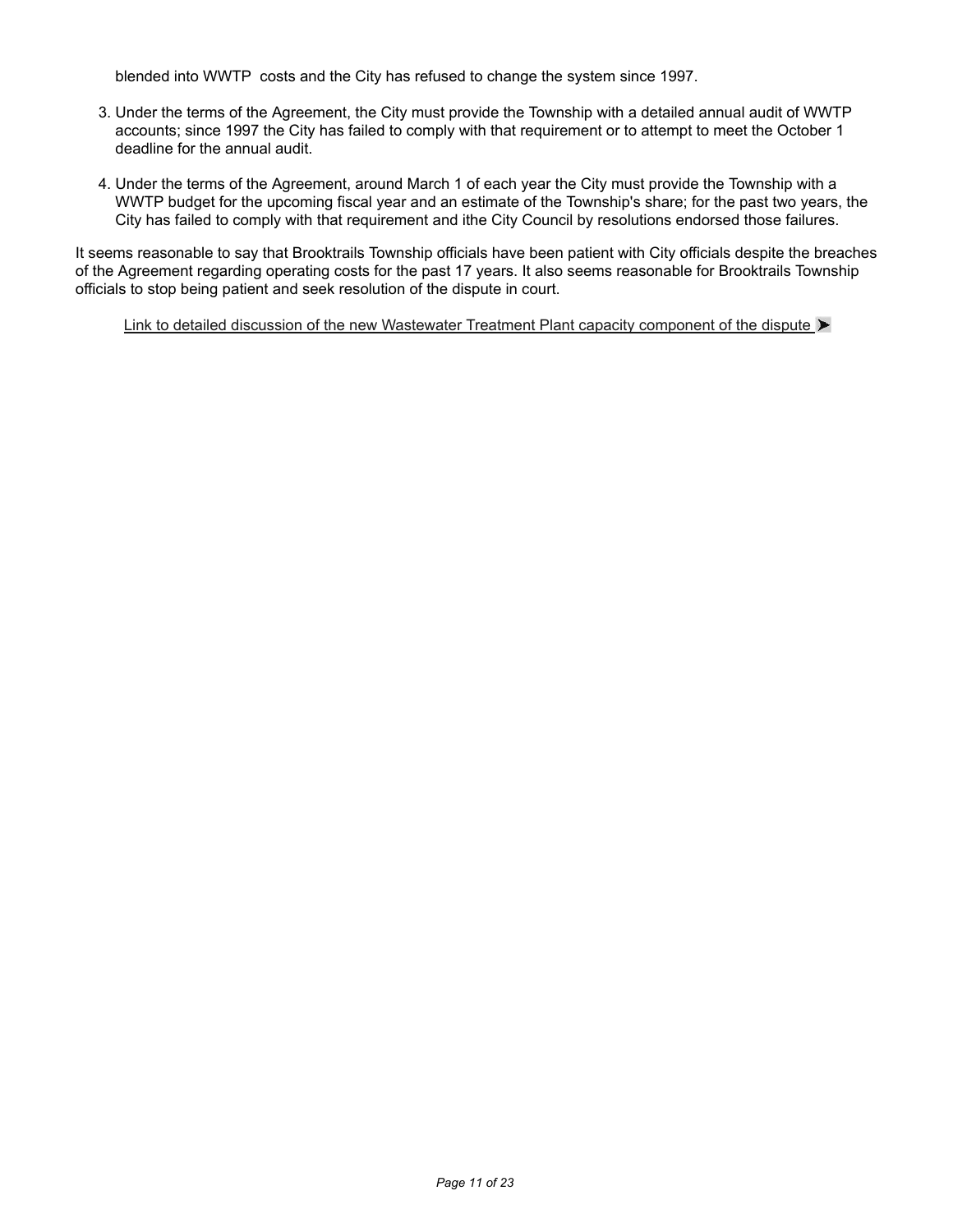# *The New Treatment Plant Capacity Issues*

As indicated previously, beginning with the 1982 third amendment to the Agreement Brooktrails Township has owned an exclusive right to dispose of 0.49 million gallons per day (MGD) of average daily dry weather flow (ADWF) in the regional Wastewater Treatment Plant's (WWTP). The WWTP at that time had an ADWF capacity of 1.30 MGD.

The term "average daily dry weather flow" is the flow measured beginning May 1 and ending September 30 of each year. A wastewater treatment plant's average daily dry weather flow capacity determines how much the community it serves can grow (along with other factors like water supply). Of the 1.30 MGD capacity of the regional WWTP as built in 1982, the City sold Brooktrails the exclusive right to use 0.49 MGD and retained for City use 0.81 MGD.

#### *Capacity of WWTP Reduced*

At it's February 27, 2013, meeting the Willits City Council approved a draft of a letter to be sent to Brooktrails officials which states:

"Pursuant to the attached analysis of SHN, this will certify...that there is no additional incremental capacity available upon completion of the above referenced Wastewater Facilities Improvement project. Furthermore, there is no portion of incremental capacity to which the District shall be entitled."

A copy of the letter along with the City Council agenda report with the SHN analysis can be viewed here. It is unclear why the certification letter was not delivered to Brooktrails until April 25. What is clear from the SHN analysis is that the construction completed in 2013 reduced the ADWF capacity of the plant from 1.30 MGD to 1.18 MGD. Since the Brooktrails owned capacity is 0.49 MGD, that left the City with only 0.69 MGD ADWF capacity. That is a problem.

#### *New WWTP Capacity Insufficient for City*

On June 5, 2003, while the design work for the new WWTP was underway, the City sent Brooktrails a letter with flow data for the period of 1990 - 2003 attached.

In comparing that flow data plus flow data for 2012 with the new WWTP certified capacity, Brooktrails officials' analysis determined that the City's actual ADWF for 1990, 1993, 1994, 1995, 2001, and 2012 exceeded its new 0.69 MGD ADWF capacity. (The analysis along with the original letter providing the flow data can be viewed here.)

Simply, in order to...

- 1. avoid encroaching upon Brooktrails exclusive ADWF capacity and
- 2. have enough capacity for at least some growth within the City

...the new WWTP capacity needed to be greater, not *less* than, the old WWTP.

This 2013 discovery created a significant, new issue. Using the data available, it is reasonable to assume that the City will need 25% of the Brooktrails capacity to meet its current needs and will need more capacity to grow. The new WWTP cost the City in excess of \$25 million to build. In terms of the future, the capacity of the new WWTP is 1.18 MGD. Simple math indicates the Brooktrails Township 0.49 MGD capacity is worth approximately \$10.4 million. That means that the City has taken at least \$2.6 million of Brooktrails plant capacity.

#### *Why Did the City Build a New WWTP of Insufficient Size for Its Needs?*

Why did the City build a new \$25 million WWTP with inadequate capacity for itself? One would begin by asking why a new WWTP was built.

In 1986, three years after the 1982 plant expansion, a report was prepared for the City by Harris Consultants, Inc., which noted on page 2-2:

"Infiltration/inflow to the Willits collection system is substantial and for FY 84-85 exceeded the contributed volume of sewage. The contributed volume was 174.01 MG versus 184.25 MG of infiltration/inflow. For comparison the infiltration/inflow for Brooktrails was only 5. 51 MG versus 52.20 MG of contributed waste."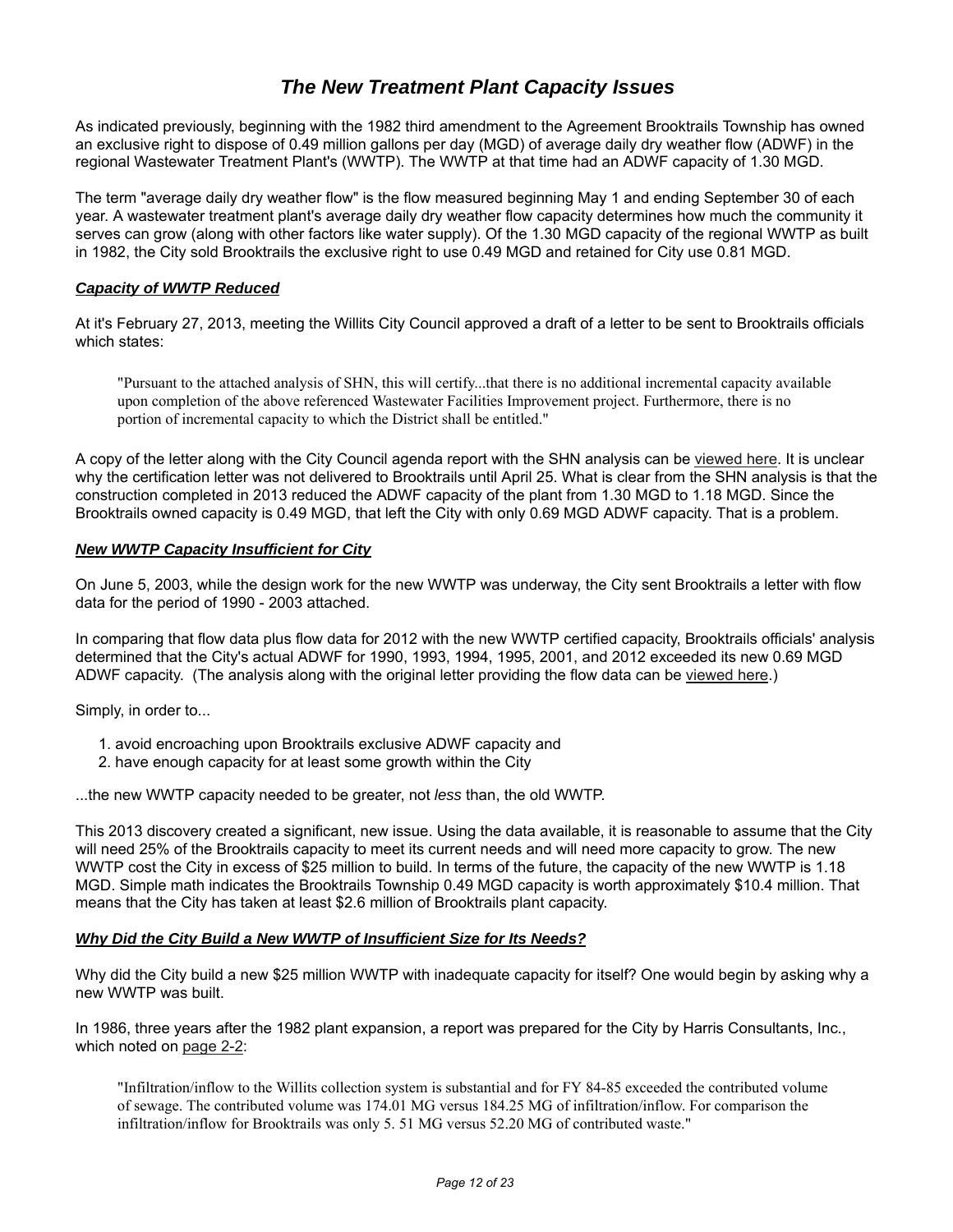That 1986 report ordered by the North Coast Regional Water Quality Control Board recommended that the City fund a 15-year rehabilitation of its sewer collection system. Unfortunately, that recommended work was not done.

In the late 1990's and early 2000's the North Coast Regional Water Quality Control Board (*RWQCB*) determined that during a few months of the wet weather flow period the discharge volume from the WWTP exceeded permitted flows which was explained in a RWQCB staff report which clearly explains the situation:

"Treated wastewater consistently meets effluent limitations set forth in waste discharge requirements; however, the volume of effluent frequently exceeds one percent of the flow in Broaddus Creek during winter months. Discharge Prohibition A.S of Order No. 95-49 prohibits effluent discharges in excess of one percent of the receiving water flow (100: 1 dilution). The City recognized that this was a potential violation of Waste Discharge Requirements and asked Regional Water Board staff to assist them in exploring alternatives to comply with the discharge rate limitation. After numerous meetings and inspections of the receiving water system, the City conducted a hydrologic study of the complex receiving water system. The study concluded that the City would have to pump its wastewater effluent approximately thirteen miles downstream to the Eel River in order to consistently comply with the one- percent discharge rate limitation.

"The City has attempted to comply with the one- percent discharge rate by discharging treated effluent into Broaddus Creek at only one percent of the creek's flow. The remainder of the effluent is irrigated on pastureland. Irrigated effluent runs off the pastureland and enters the Outlet Creek system throughout most of the winter discharge period (October 1 to May 14).

"The City submitted a document entitled *Long Term Wastewater Treatment and Effluent Management Plan for the City of Willits*, dated July 2000. The major recommendations of the report were: 1) increase the one percent discharge rate limitation to four percent (25: 1 dilution), and 2) abandon a majority of the existing WWTF and construct a facultative oxidation pond, treatment wetlands, and an enhancement wetland. The currently used chlorine disinfection system would be replaced with an ultraviolet disinfection system. The new wastewater treatment system is being proposed because it would:

- Provide a higher degree of treatment through nutrient removal,
- Be more environmentally friendly with lower energy requirements and discontinued use of chlorine,
- Have lower operation and maintenance costs in the long-term, and
- Provide City-owned open space for walking and wildlife observation.

"Regional Water Board staff acknowledges the City's findings but takes no position at this time on the City's apparent decision to abandon most of the existing WWTF. Staff's concerns are: 1) impacts on beneficial uses of Outlet Creek from an increased discharge rate, and, 2) the proposed treatment system lies within a wetland and floodplain of the Outlet Creek system. In March 2001, the City commenced preparation of an environmental impact report (EIR) to evaluate various project alternatives and their effects. The EIR is scheduled to be completed in less than two years."

This staff report is important because it makes clear that:

- 1. the existing WWTP did provide adequate treatment to meet effluent quality regulations;
- 2. the volume of effluent discharged in winter months exceeded the 1% of the flow in Broaddus Creek limitation in violation of *quantity* regulations;
- 3. the excess volume problem could be solved by pumping the wastewater to the Eel River;
- 4. instead, the City proposed to seek a variance to the standard and construct a new facility, abandoning the existing plant; and
- 5. the Regional Board staff acknowledged but did not take a position on the City's proposal.

It should be noted that the referenced 2000 Long Term Wastewater Treatment and Effluent Management Plan for the City of Willits states

- 1. that the new WWTP when built would meet discharge quality standards (which as will be explained later experts tell Brooktrails officials it does not),
- 2. that moving the discharge to the Eel River was rejected because of costs (p. 3-10), and
- 3. that the estimated cost of the new WWTP would be \$5.2 million (p. 7-22), not the actual \$25+ million actual cost.

The lack of support by the Regional Board staff on the choice to build a new WWTP notwithstanding, it is clear that the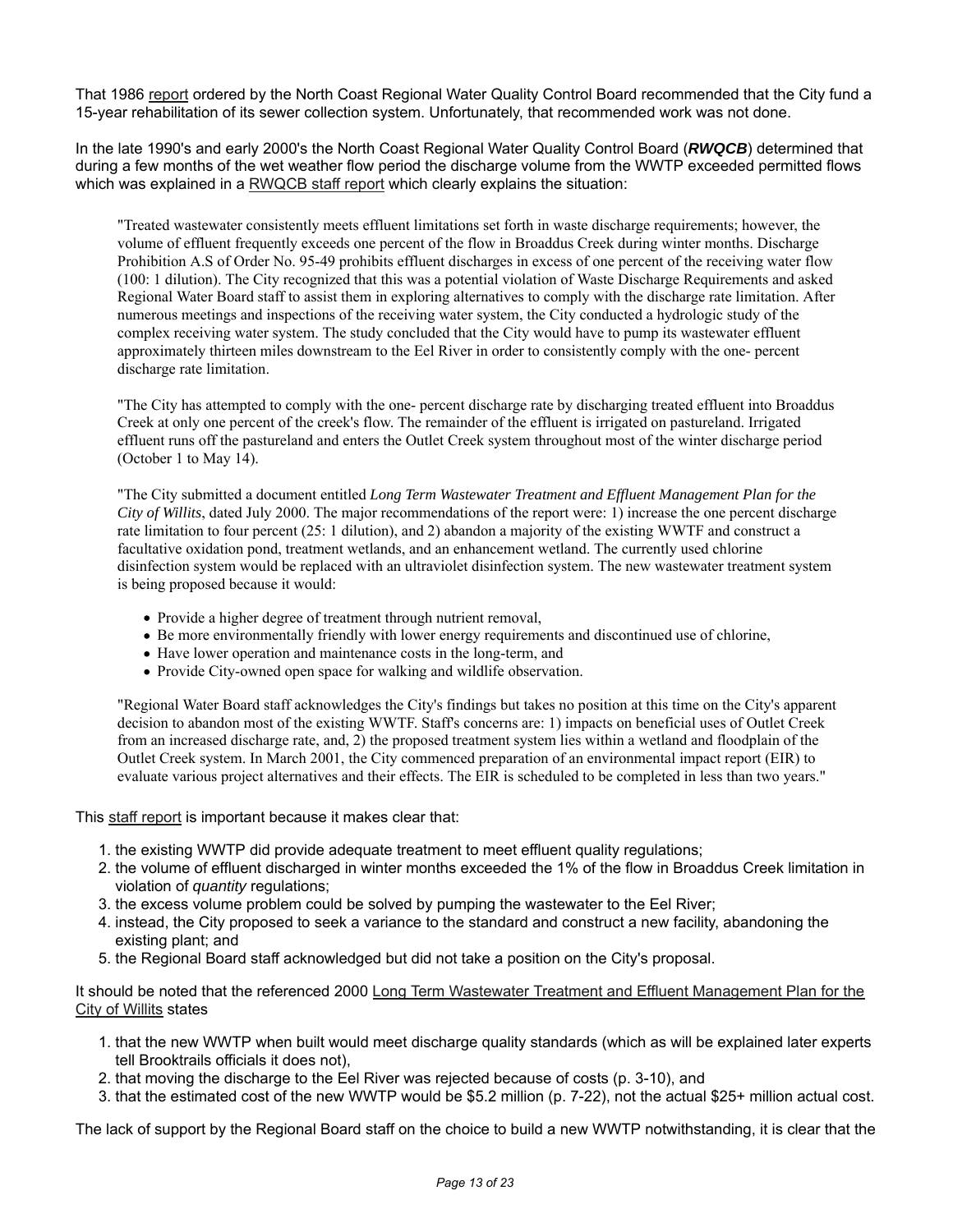new WWTP was constructed to provide for winter flows which are much higher than the average daily dry weather flows (*ADWF*). The previously referenced SHN flow certification indicates that the new WWTP Average Wet Weather Flow (*AWWF*) capacity is 2.44 MGD. The City has assumed and insisted that Brooktrails Township will pay 37.69% of the cost of the new WWTP. Presumably Brooktrails would be entitled to 37.69% of the AWWF capacity which would be 0.92 MGD, leaving the City with an AWWF capacity of 1.52 MGD. According to flow numbers provided by the City, the City's AWWF in the winter of 2011-12 was 1.72 MGD exceeding its capacity by 13%.

It helps to understand that average daily wet weather flow is measured in October - April and exceed dry weather flows because of inflow and infiltration (*I&I*). Inflow is stormwater from storm drainage systems illegally connected to a sanitary sewer line. Infiltration is the result of stormwater or groundwater entering the sanitary sewer lines through cracks, displacement, and other leaks. In Brooktrails this most frequently occurs when the ground moves causing lines to be displaced at joints or to crack. In the City it is likely the greatest volume of infiltration occurs because the lines are below the groundwater table in many locations and they leak. Infiltration is prohibited by federal regulations.

In a letter in 2001, the Willits City Manager told the Brooktrails Township Manager:

"...The purpose of this letter is to strongly encourage the Brooktrails Township to join the City in supporting the goals of the Clean Water Act and the Eel River Basin Plan as well as regulatory oversight by minimizing flows through control of inflow and infiltration."

Brooktrails Township spent \$1+ million to establish an ongoing I&I correction and prevention program that substantially reduced its I&I. The City deferred establishing an ongoing I&I program instead choosing to build a new WWTP designed to store and treat high flows resulting from stormwater infiltration.

With all this said, why was the new WWTP built with inadequate capacity?

What we know is that in that in a September 9, 2002 letter from the RWQCB commenting on the project's Environmental Impact Report two facts about the new WWTP proposal were noted:

"The No Project and Alternatives l and 2 would provide treatment for up to 1.3 million gallons per day (mgd) average dry weather f1ow ADWF. Alternative 3 and the Proposed Project would provide treatment for up to l.7 mgd ADWF.

"Page 1-3 states that the existing treatment facility was constructed in 1976 and the major components have exceeded their useful lifespan. It should be noted that the treatment facility had a major overhaul in 1991. The existing facility does not have to be completely rebuilt."

So as proposed for public review in the Environmental Impact Report the new WWTP was to have at least the same 1.3 mgd ADWF capacity as the old plant. Also the RWCQB did not believe the old WWTP needed to be replaced.

Also in the EIR Scoping document are responses to specific Brooktrails concerns about capacity:

"The City and Brooktrails have an agreement that leases 37% of plant capacity to Brooktrails.

"The proposed project would primarily change the treatment methods, and would increase capacity only slightly."

First, the Agreement sells to the District "the exclusive right to dispose of sanitary sewage" flow in the amount of 0.49 mgd ADWF capacity. Brooktrails never viewed that as a "lease" of 37% of plant capacity, but rather an exclusive ownership of a stated ADWF capacity.

Second, what that information should have meant to the design engineers is that in addition to the Brooktrails 0.49 mgd ADWF capacity, the new WWTP should have provided for the City's projected ADWF capacity. Historical data indicated that the City's highest ADWF was 0.81 mgd. To allow adequately for growth, the City needed 0.90 mgd ADWF which when added together with Brooktrails 0.49 mgd ADWF meant the plant should have had an ADWF minimum capacity of 1.39 mgd, a design that, as stated in that Scoping document "would increase capacity only slightly."

Brooktrails officials were never advised that the new WWTP would be undersized and do not know why that choice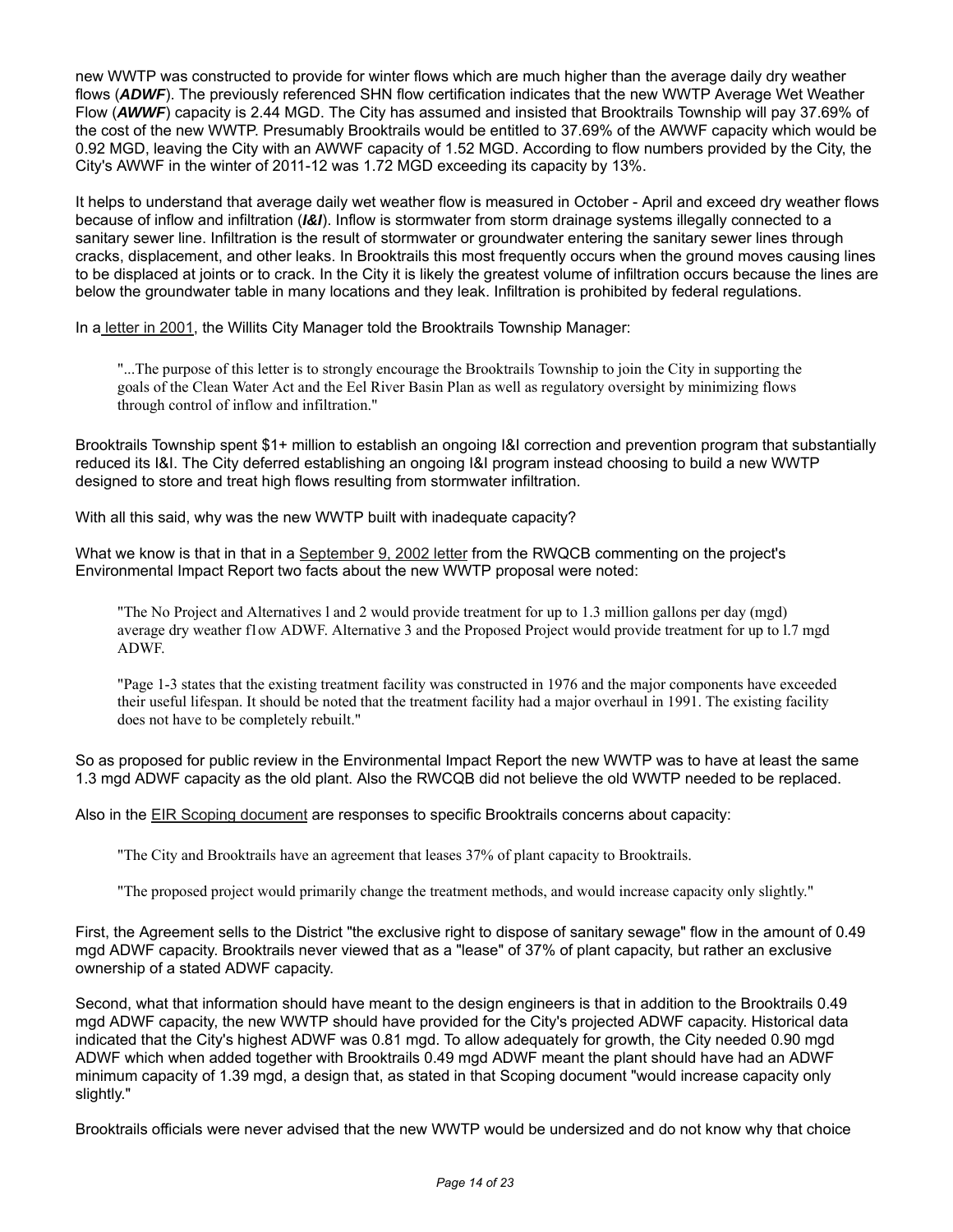was made by the City.

### *Summary of the Capacity Dispute*

This unfortunately left Brooktrails Township with a dilemma regarding the capacity of the new WWTP. As indicated above there is not enough ADWF for the City without the City using Brooktrails ADWF capacity to serve existing City customers. The City has no capacity to provide for growth.

After the capacity was certified in February 2013, Brooktrails Township believed that on behalf of its property owners it should protect the District's investment in ADWF capacity. Brooktrails pointed the capacity problem out to the City in a March 2013 letter but was reluctant to file the action in court because if successful it would impose a moratorium on new sewer connections in the City potentially damaging the region's opportunities for economic growth.

However, because of the October 17, 2014, water connection moratorium ordered by the State, the effect on the City would be minimal. The City could address both the water supply and sewage treatment capacity issues within the same time period. And when it filed the new cause of action Brooktrails suggested the new matter be combined with the existing lawsuit so that legal expenses would be reduced.

Link to detailed discussion of the pollution impacts from design errors in new WWTP component of the dispute  $\blacktriangleright$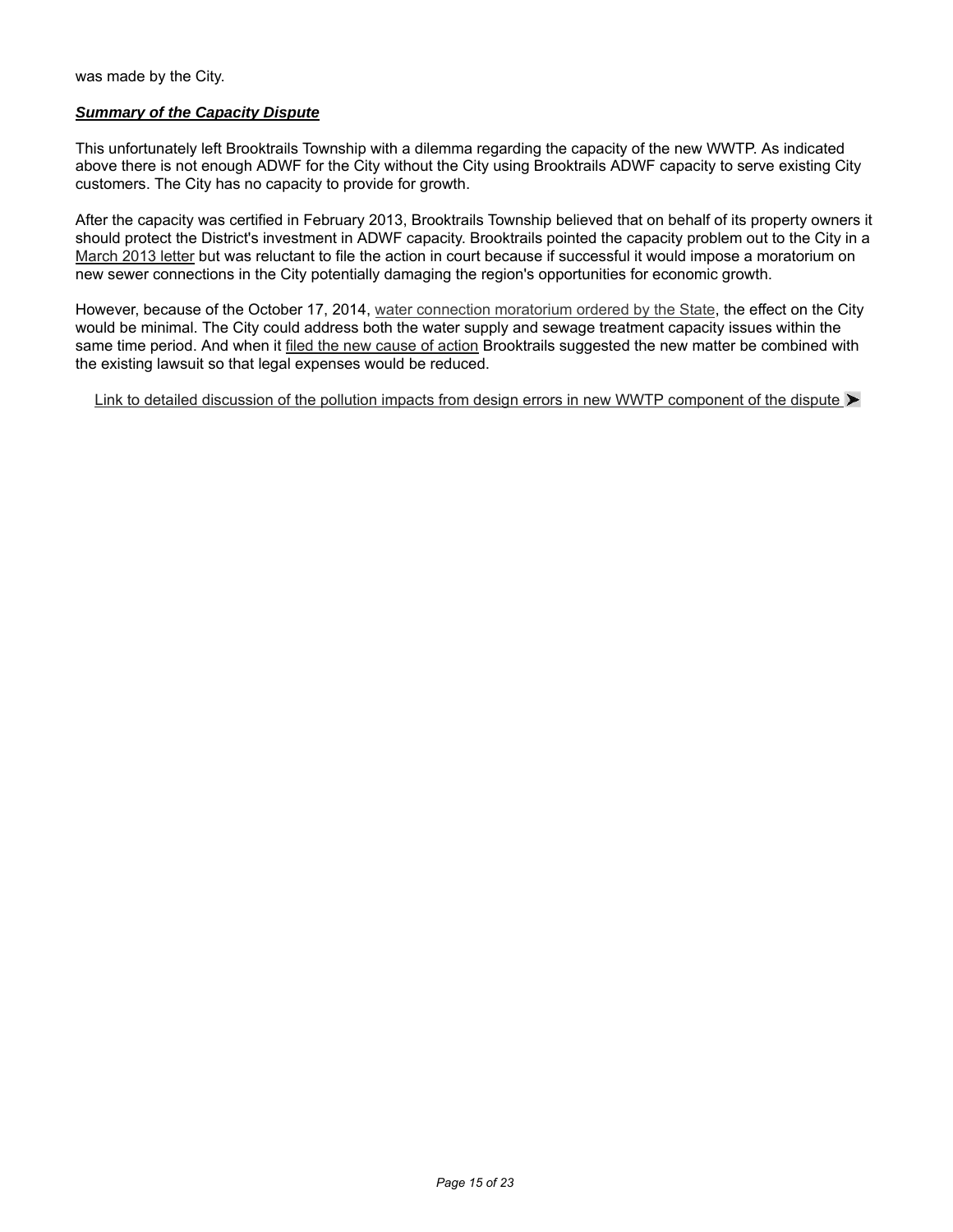# *Potential Costs to Correct WWTP Design Errors*

Just as the details of the capacity issues did not become clear until 2013, expert information regarding possible pollution impacts of the new regional Wastewater Treatment Plant (WWTP) did not surface until 2013 and 2014. If the pollution impacts are confirmed through further testing, at least in part they would be the result of design errors Brooktrails officials notified City officials of prior to the completion of the bidding process.

#### *Agreement Partnership Provisions Rejected by City Council*

In terms of requirements related to the design of the new WWTP, the Agreement reads as follows:

 9. City Control as to Improvements. The City shall have the right to employ engineers of their selection to design and provide improvements to the City sewage treatment plant, both as to capacity and quality, provided, however, that such engineers shall be experienced and recognized engineers as to such work. All such work shall be designed so as to produce an efficient and economical cost, both as to construction and as to maintenance and operation, and not constitute overdesign.

 10. Plan Review by District. The Board of Directors of District, with the advice of its engineers, shall have the right to review, make suggestions and approve for their adequacy, plans, specifications and cost estimates prior to their approval by the City Council of the City, provided, however, that its approval shall not be unreasonably withheld.

 11. District Inspection. The Board of Directors of the District, through its engineering representatives, shall have the right at all reasonable business hours, to inspect the City sewage treatment plant, and also any improvements during their construction.

Those provisions were included in the 1975 Second Amendment to the Agreement and worked well for the expansion of the WWTP in 1982. From the perspective of Brooktrails Township officials those three sections anticipate a partnership in the design and implementation of any capital improvement activity affecting the treatment plant. The provisions seemingly supported an expectation that at any time after 1975 when a project was going to be undertaken, Brooktrails Township as a partner would be *invited* to have its engineers participate in, or at least monitor, the entire design and construction process.

Recently, it was explained at a City Council meeting that Brooktrails Township is "just a customer" of the WWTP and jokes were made about sending a police officer to disconnect such an obstreperous customer. And, indeed, during much of the design and construction of the new WWTP Brooktrails Township officials were treated as if they were some complaining customer attempting unsuccessfully to derail an otherwise brilliantly planned project.

#### *Design Errors and Groundwater Pollution in the Little Lake Valley*

In addition to the previously discussed meter and capacity design errors, Brooktrails officials are concerned about the possibility that the new WWTP is significantly polluting the groundwater used by Little Lake Valley residents for their domestic water supply. There is evidence that indicates that in excess of 81 million gallons per year of WWTP discharge water is percolating from storage treatment ponds into the groundwater. In a July 2010 draft engineering review given to City officials by Brooktrails officials, it was noted:

"Compaction requirements are a critical aspect of earthwork design. We found no compaction requirements in the Specifications."

The 2000 Long Term Wastewater Treatment and Effluent Management Plan for the City of Willits describes (p. 7-16) how the lining process for the ponds was to be accomplished:

"Based on recent studies by SHN (2000), subgrade soils should be adequate for clay lining materials. It is currently proposed that existing subgrade soils be overexcavated and reinstalled and compacted to provide a 1ft thick clay liner. Based on future design studies, it may be necessary to modify the clay liner based on geotechnical investigations."

Prior to the actual bid documents (which had been approved by the City Council without having obtained Brooktrails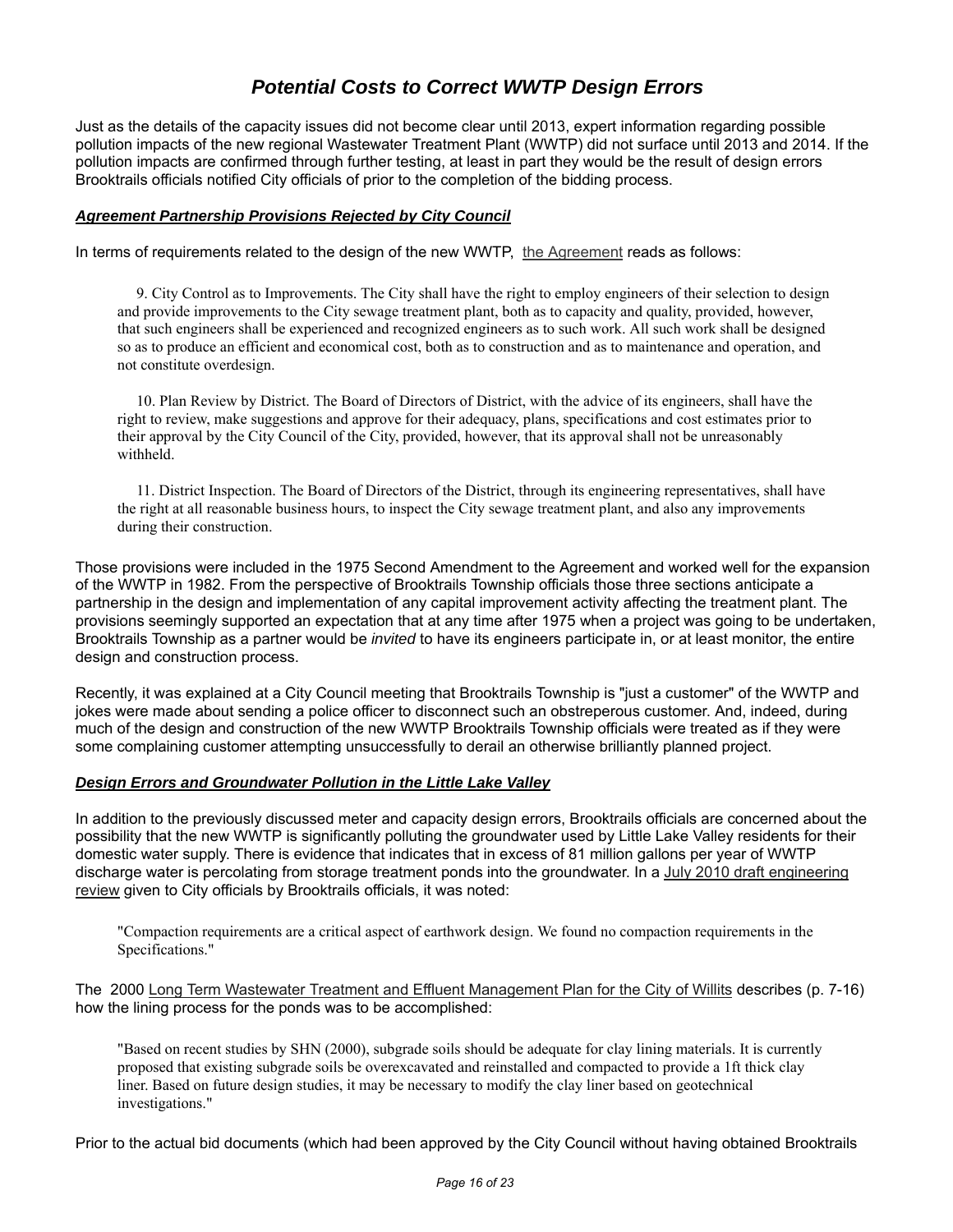advanced approval as required by Section 10 of the Agreement), all design documents discussed the clay lining as described in the 2000 document.

Subsequent to the filing of the previously discussed litigation, Brooktrails discovered that in June and July 2007 City staff discussed concerns over the cost of meeting the RWQCB standard for the lining  $[2 \text{ feet thick}, 10^{-6} \text{ permeability}]$ , speculating that the cost could be \$1 million per acre (for 30+ acres of ponds). At this point, it is unclear whether a deliberate decision was made not to compact clay to create a lining based on the expressed cost concerns of City staff or whether the lack of specifications was an oversight.

When it was discovered that a key participant in those 2007 discussions had, in 1999, hired an engineering firm to prepare a report entitled PERMEABILITY INVESTIGATION FOR THE PROPOSED WASTEWATER PERCOLATION POND it fueled speculation that a decision was made to not line some or all of the ponds.

At its August 5, 2014 meeting the Brooktrails Township Board of Directors adopted a resolution expressing a concern that a large volume of partially treated sewage from the City of Willits Wastewater Treatment Plant may be percolating directly into the groundwater in the Little Lake Valley. This act followed efforts to have the City deal with the problem.

Beginning in the Fall of 2012 Brooktrails officials had anecdotal information indicating that treated effluent usually available for irrigation of farmlands near the plant appeared to just be disappearing. After some additional evaluation resulting from reviews of flow data related to operational billings from the City, on April 12, 2013, on behalf of the Board then Board President Tony Orth sent a letter to Willits Mayor Holly Madrigal in which it was noted:

"We have learned that over a 12 month period, including all four seasons, as much as 100 million of gallons of treatment plant effluent are unaccounted for and may have directly percolated into the Little Lake Valley groundwater table in violation of your permit. Brooktrails officials did inform City officials in writing about this risk related to a design issue before any construction contracts were awarded. In contrast to a number of engineering reports, the construction documents did not provide for compaction of the enhanced wetlands ponds."

On October 29, 2013, an opinion letter to the City Attorney (Exhibit A of the resolution) was prepared by the consulting engineering firm GHD Inc. on behalf of the City indicating that the volume of water loss was so low it could be accounted for through evapotranspiration and some minor percolation into the groundwater. The letter concluded:

"In our opinion based on our review of the data and operations the City of Willits WWTP is operating within the requirements of Order No. R1-2010-0017 and is not in violation of the requirements of the Waste Discharge and Master Reclamation Permit."

Unfortunately, that opinion letter was not submitted to the Brooktrails Township Board in response to its April 12, 2013 letter. Had it been submitted on a timely basis, Brooktrails officials could have pointed out that the table supporting the letter appears to have a 70+ million gallon error (see Exhibit B of the resolution). Instead that flawed data was incorporated into a report submitted in March 2014 to the North Coast Regional Water Quality Control Board.

In April 2014 a professional hydrologist hired by Brooktrails advised attorneys for the City that the GHD opinion was wrong. In the June 2014 Report to Ratepayers posted on this website we pointed out our concerns. On August 1, 2014, the resolution was posted on this website as part of the August 5, 2014, Board agenda packet. On the afternoon of the August 5, 2014, meeting, a two-page letter from the Willits City Manager addressing a number of other subjects (with 67 pages of attachments related to those other subjects) ended with this paragraph (*emphasis* added):

"ln March 2014, a Wastewater Reclamation Plan and Reclamation Study Report was prepared on behalf of the City by GHD and filed with the North Coast Regional Water Quality Control Board. Among other things, the report addressed the potential for seepage of treated wastewater from the enhanced wetland ponds. *City staff has subsequently learned that inaccurate data was submitted to GHD for purposes of conducting a water balance analysis of the wetland ponds, and that a revision of reclamation report is recommended.* That revision is in the process of being prepared and will be provided to the District once it is filed with the Regional Board."

The concern about what the City Manager refers to as "the enhanced wetlands pond" was not part of the lawsuit against the City on financial issues as originally filed by the Township in 2010. It became a related concern only after reviewing flow data for billings in 2012 because of the fact that no sewage, even fully treated sewage, is permitted to be discharged into the groundwater according the North Coast Regional Water Quality Control Board Order No. R1-2010-0017 which on pages F-50 in non-confusing language states: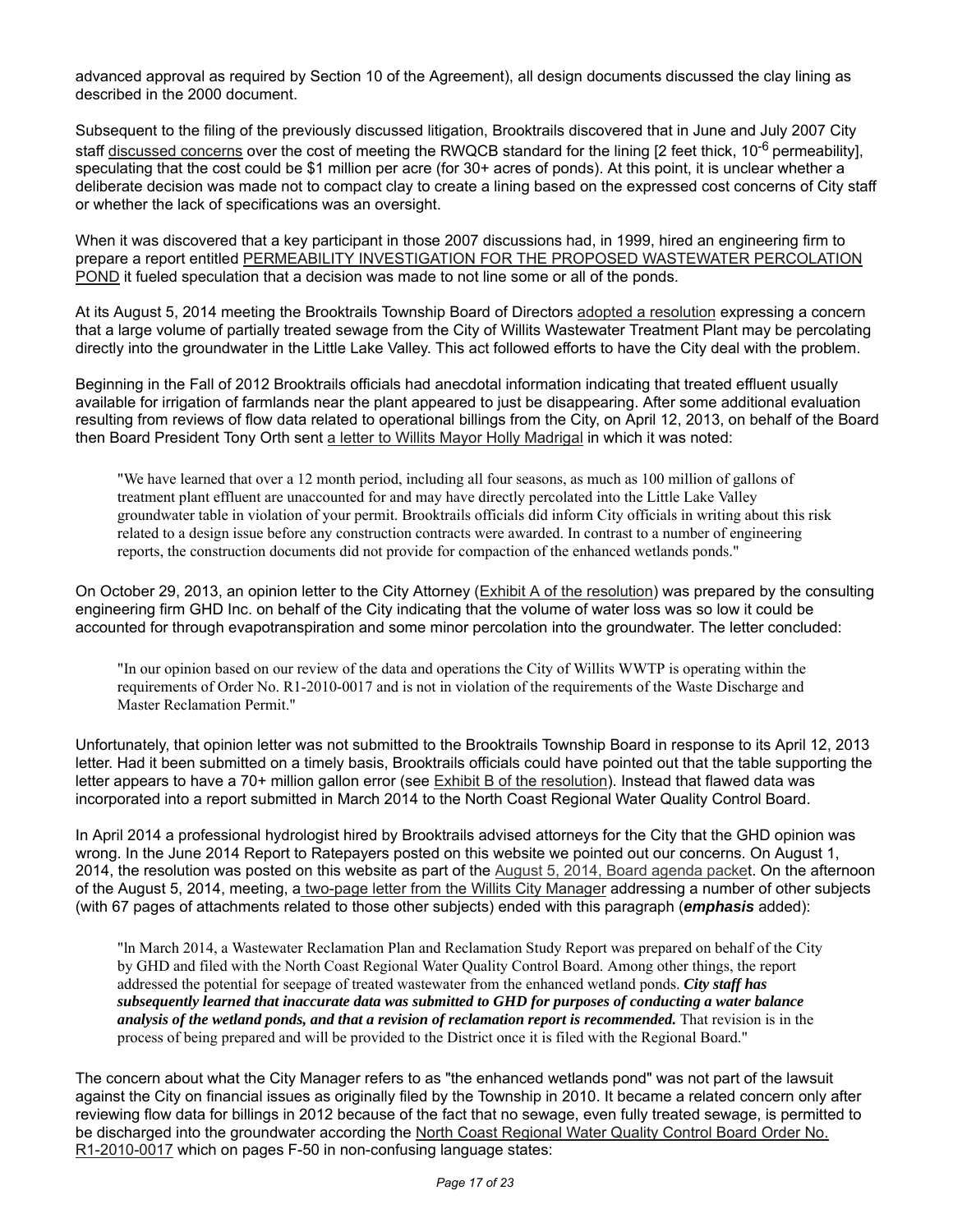"The permitted discharge is consistent with the antidegradation provisions of State Water Board Resolution No. 68-16. This Order provides for an increase in the volume and mass of pollutants discharged. The increase will not have significant impacts on the beneficial uses of groundwater because the Order does not authorize the discharge of treated wastewater to groundwater. The Discharger is limited to application of recycled water at agronomic rates."

The real concern is the potential public health impact on Little Lake Valley residents dependent on wells (and that could include future municipal wells used by the City and the Township). District officials are puzzled by the fact that some City Council members seem very upset by the potential impacts of the CalTrans bypass project on the Little Lake Valley but have shown publicly no concern about possible pollution from the City's sewer plant.

It becomes even more of a concern because that Regional Water Quality Control Board Order No. R1-2010-0017 on page 22 includes this specific requirement:

"Ponds used for the storage of recycled water shall be constructed in a manner that protects groundwater. The Discharger shall submit design proposals for new wastewater storage ponds to the Regional Water Board Executive Officer for review prior to construction and demonstrate that the pond complies with the Water Code and title 27 of the California Code of Regulations. Pond design and operation plan must include features and BMPs to protect groundwater and prevent exceedances of groundwater quality objectives."

It is unclear whether any submittal was made regarding the enhanced wetland ponds. Brooktrails officials understood that the ponds were for storage as part of the need to deal with excess winter flows, but with some treatment benefits, as was noted in a March 12, 2010 *Willits News* article which states:

"The treatment system also includes creation of 30 acres of wetlands to store and polish the effluent from the mechanical plant."

This raises additional concerns because that article was written in March 2010 while that order was issued on July 15, 2010, In fact,

But whatever the circumstances are Brooktrails sewage represents about 20% of the total raw sewage going into the Wastewater Treatment Plant. Notwithstanding the contractual obligation of the City to properly treat and dispose of Brooktrails sewage, Brooktrails officials have a serious concern about the potential long term health impacts on our neighbors in the Little Lake Valley who depend upon wells for their drinking water.

### *Design Errors and Stream Pollution in the Little Lake Valley*

Also noted in the Township engineer's review of the plans and specifications given to City officials in July 2010 were comments regarding the ultraviolet disinfection system:

"While it appears that the UV system will deliver the design dose, there is a discrepancy between the coliform removal rate required by the permit and that in the specifications. The permit requires a maximum average monthly Total Coliform Organism count of 23 MPN/100 ml. The specifications call for the UV system to produce an effluent with Fecal Coliform of 23 MPN/100ml. ...Since Fecal Coliform is a subgroup of Total Coliform, a UV system that reduces Fecal Coliform to 23 MPN/100ml will not reduce Total Coliform to the same level.

"...The inconsistent references and requirements for the UV system are troubling."

A consulting professional hydrologist hired by Brooktrails told City attorneys that in 2013 in five of the seven wet months the City in its self-monitoring reports indicated excess nitrogen in discharge water from the plant. It has not been verified that this practice is continuing, but it is also of concern. Experts are telling Brooktrails officials that the discharge into the creek does not meet standards with regard to bacteria and nitrogen, and possibly may be the result of the undersized UV system and oxygenation systems.

It was very disturbing that the only reaction from the City was a September 17, 2014, letter from the Willits Mayor to the Brooktrails Board President insinuating that the local engineering/hydrogeology business mentioned above at the behest of Brooktrails officials engaged in "a planned mission, attempting to lay a trap with the hope that City staff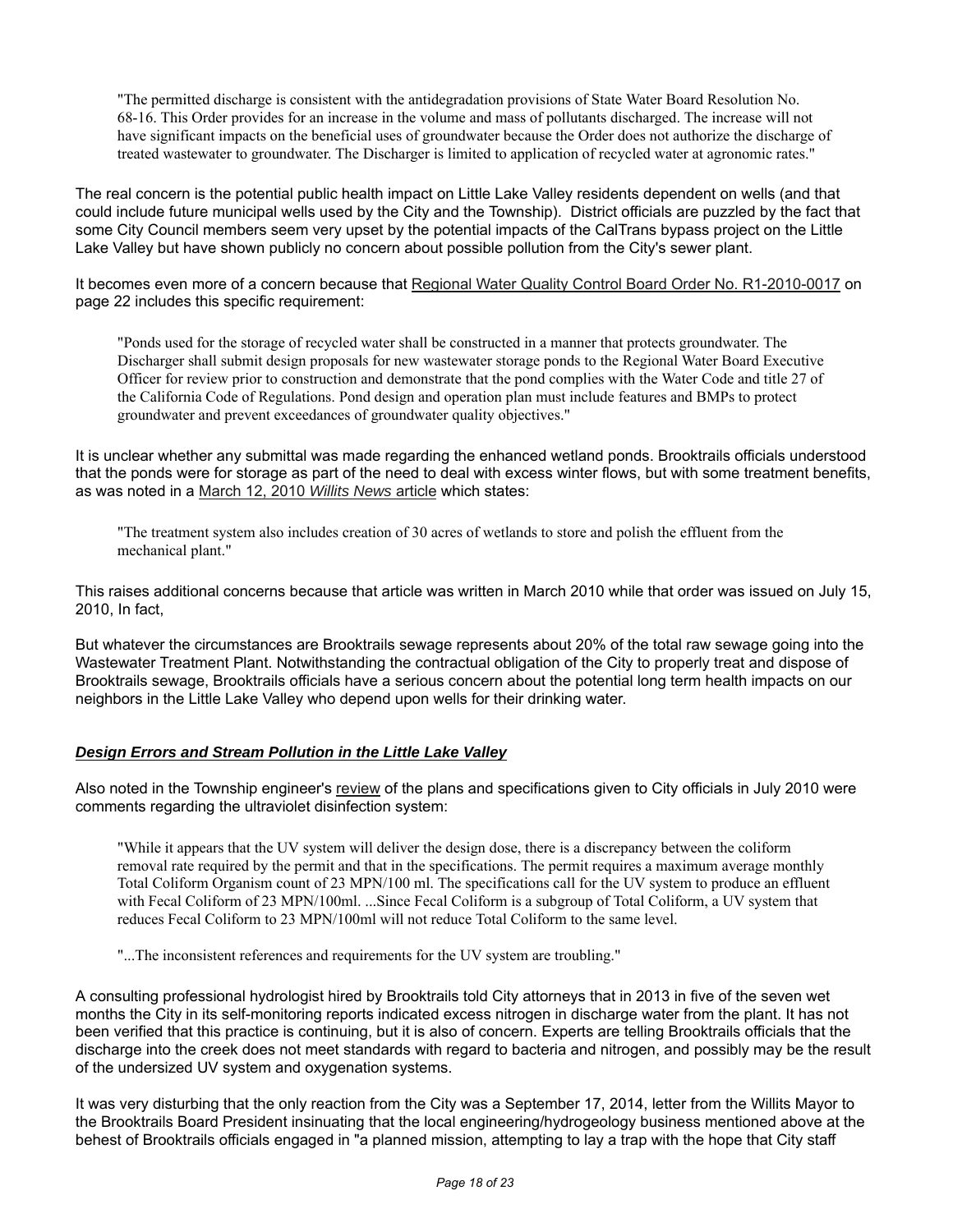would violate its permit and accept diesel fuel mischaracterized as septage." It was, of course, not true.

The letter was written less than eight weeks before the upcoming election. The Willits-area engineering/hydrogeology business which has an unsullied reputation is providing professional engineering services to many local private clients. The City had not made the letter public. Brooktrails did not respond.

Unfortunately, the City Manager at the October 28, 2014, Brooktrails Board of Director's meeting insisted the letter be made public and that the Brooktrails Board President respond.

You can download the letter exchange as well as a review of the incident by another engineer (it is a large PDF file with functional links to state websites). As noted in Board President William's letter to Mayor Madrigal: "The Brooktrails Board is choosing to not take offense at the accusations in your final paragraph in the spirit of needed regional unity."

#### *Summary of the Design Error Dispute*

Two issues arise for Brooktrails officials with regard to the possible pollution in the Little Lake Valley because of design errors:

- 1. Public health concerns regarding the pollution of the groundwater table and creek water in the Little Lake Valley require, at a minimum, to bring the matters to the attention of the Little Lake Valley community.
- 2. If pollution is occurring because of design failures, particularly failures brought to the attention of City officials prior to the awarding of bids for the new WWTP as well as the choice to undersize the plant, potential costs for correcting those problems should not be borne by Brooktrails ratepayers and Brooktrails officials must act accordingly.

Link to detailed discussion of the new Wastewater Treatment Plant cost and debt components of the dispute  $\blacktriangleright$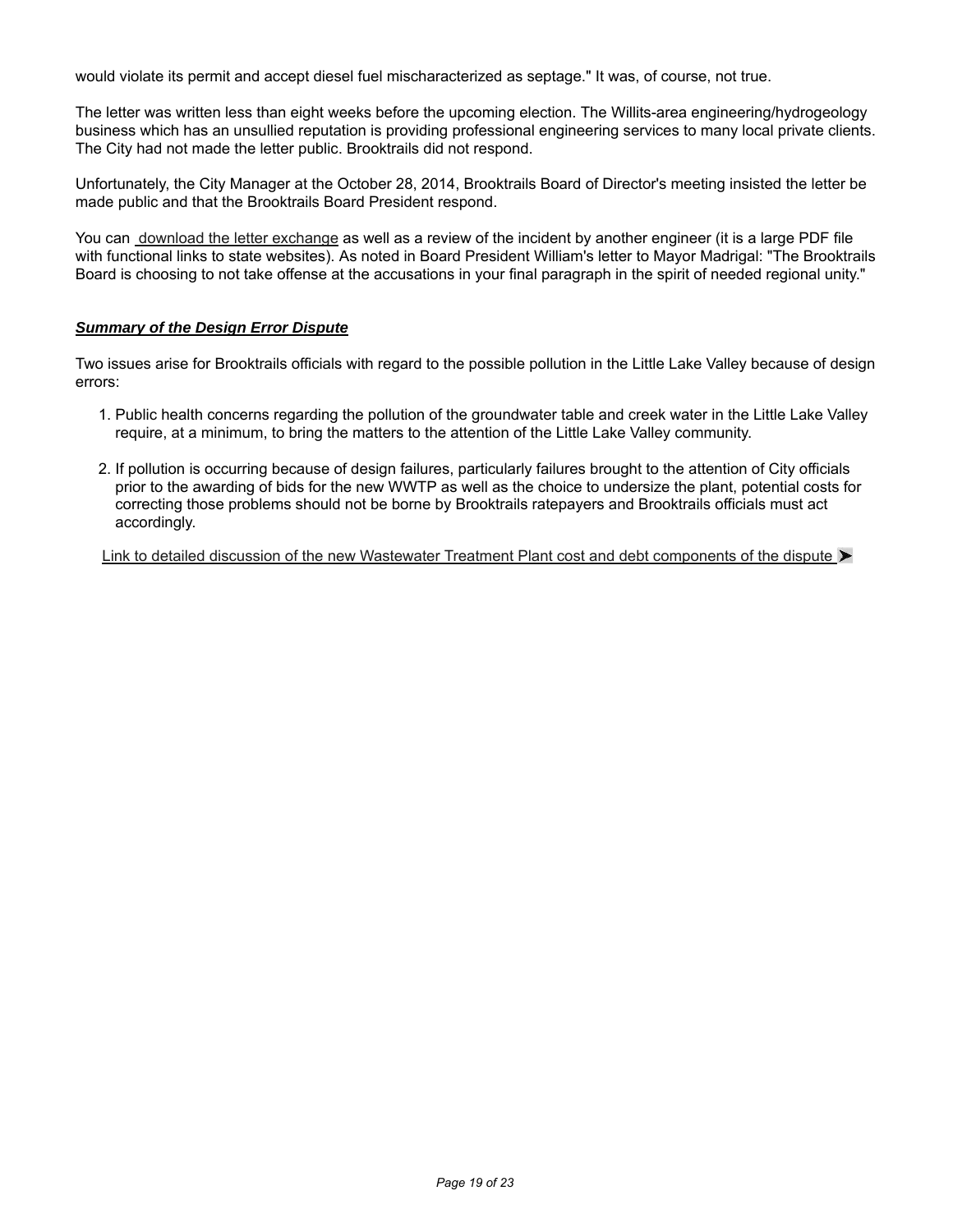# *Costs and Debt for the New WWTP* **Construction**

As noted previously, the 2000 Long Term Wastewater Treatment and Effluent Management Plan for the City of Willits indicated that constructing a new regional Wastewater Treatment Plant (WWTP) would cost \$5.7 million (p. 7-22). In fact project studies and engineering for the new WWTP exceeded that number. Construction of the new WWTP cost well in excess of \$25 million.

The discussion that follows in light of the various design issues of the plant addresses the following:

- 1. What benefit, if any, has Brooktrails derived from the construction of the new WWTP and therefore might reasonably make payments on without violating the Constitutional prohibition against making a gift of public funds, particularly since the capacity of the plant was reduced.
- 2. Based upon the answers to "1.", how much of the costs for, and the \$18 million debt on the new WWTP is Brooktrails Township obligated to assume and make annual payments on.
- 3. Based upon the answers to "2.", should any portion of the payments on construction costs and debt made to date be refunded to the Township or should the Township make additional payments?

The dispute regarding the new WWTP project costs for Brooktrails exist because the Township is confronted with the following information discussed previously:

- The partnership concept anticipated in the Agreement was dismissed by City officials during the design and construction of the new WWTP as explained previously.
- The new WWTP project was undertaken because high winter flows from prohibited inflow and infiltration were resulting in excess sewage effluent being discharged into the creek during parts of the wet weather flow period as explained previously.
- The wet weather design flow statistics in the 2000 *Long Term Wastewater Treatment and Effluent Management Plan for the City of Willits* indicated (Table 4.7, p. 4-17) that the average daily *wet* weather flow (AWWF) needed for Brooktrails would be 0.49 million gallons per day (MGD) which coincidentally was the Townships *dry* weather flow capacity in the existing plant (meaning Brooktrails did not need a greater capacity for wet weather flows) and that 0.49 MGD AWWF represents *22%* (keep this number in mind) of the total WWTP design AWWF shown in that table.
- The dry weather design flow statistics in the 2000 *Long Term Wastewater Treatment and Effluent Management Plan for the City of Willits* indicated (Table 4.6, p. 4-17) that the ADWF flow capacity needs for the City of Willits would be 0.85 MGD, which when added to the 0.49 MGD exclusive ADWF capacity owned by Brooktrails equals a total ADWF of 1.34, slightly higher than the capacity of the old WWTP.
- The new WWTP has an inadequate average daily dry weather flow (ADWF) capacity to meet the City's current needs, much less to provide for any new connections to its sewer system.
- The new WWTP may have design flaws causing significant pollution in the Little Lake Valley groundwater and creek.

#### *Agreement Provisions Regarding New Construction*

In truth, it is hard to find a reason for Brooktrails Township to pay anything towards this new WWTP project. Arguments about what Brooktrails should pay have revolved around various provisions in the Agreement providing for allocation of costs for new construction which read as follows:

"6. Capacity Improvements. The cost of improvements to the City sewage treatment plant which will result in increasing its capacity beyond 750,000 gallons per day average dry weather flow shall be charged to and paid for by the party who will become entitled thereto. Costs of increases in capacity for both parties shall be prorated according to capacity needed and assigned to each. Capacity assigned shall be in gallons average daily dry weather flow, as peak and winter conditions will be anticipated in design. No additional capacity shall be assigned by the City to the District without the approval of the District, expressed by supplement or amendment to this agreement.

"8A. Future Quality Improvements. The parties acknowledge that the City may be required to make improvements to the City sewage treatment plant in the future to meet more stringent effluent quality requirements by State and/or Federal agencies than are currently in effect. The costs of such improvements shall be apportioned between the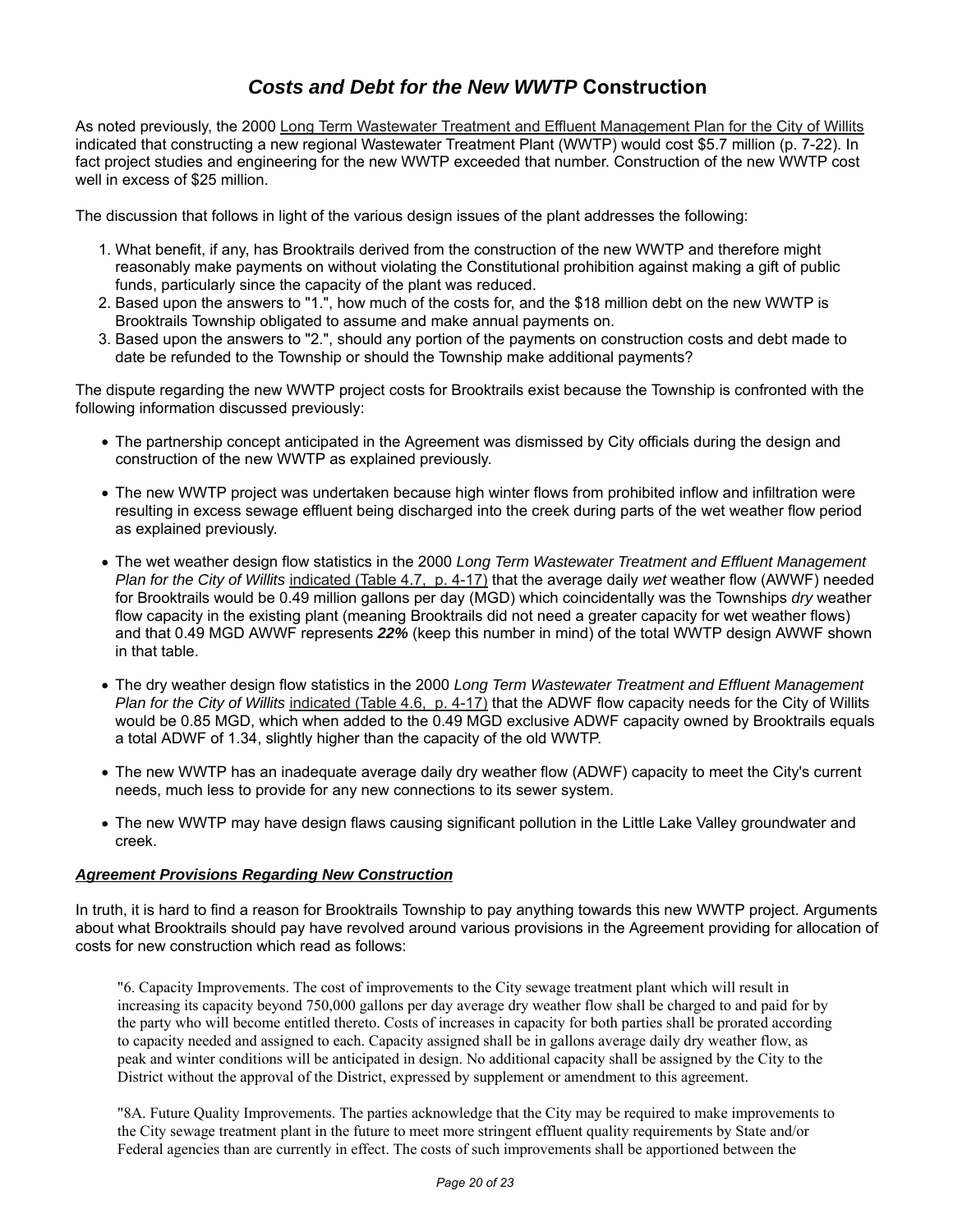parties in the ratio of their then respective dry weather flow treatment capacities in the plant.

"17. Replacement Costs. All costs of replacing plant equipment, machinery or facilities resulting from breakage or obsolescence shall be apportioned in the ratio of average dry weather flow capacity allocated to City and District. All replacement costs thereof for ordinary use and wear shall also be apportioned in the ratio of average dry weather flow capacity. Replacement costs may be paid from the Wastewater Capital Recovery funds. Said apportionment of costs between City and District shall be district's proportionate share of average dry weather flow capacity, less any governmental subventions.

"21. Replacement by City. The City may relocate its sewage treatment plant and abandon the use of its present plant by reason of orders of State or Federal agencies, commissions and departments having jurisdiction thereover, or by reason of predominating factors of economy or ecology. In such event the former plant and property shall be sold to the highest and best use and price and the moneys realized shall be apportioned between the parties and applied on account of the costs of the new plant according to their capacity interests. The District may elect to have a capacity in the new plant determined by it. In such event the moneys so realized shall be prorated as a credit per its former proportion of capacity, and the balance of costs shall be prorated in proportion to the ratio of capacity in the new plant."

Section 6 doesn't apply because it did not result in increasing average dry weather flow. Section 8A does not apply because effluent *quality* requirements did not instigate the project - it was a winter flow *quantity* regulatory violation. Section 17 was written to cover routine equipment replacement and the Section is even located in the Agreement along with other provisions relating to annual operating costs. Section 21 seems to most closely resemble what happened as the city did intend to voluntarily abandon the use of the existing WWTP in the face of an order from the RWQCB but the City argues that the details of the situation do not exactly match all the details described in Section 21.

## *The Fourth Amendment*

In 2007 a Fourth Amendment was approved by the City and the Township. The reason it was required was the U.S. Department of Agriculture (USDA) was ready to approve a loan along with some grant funding to cover some of the cost of the new WWTP. This was true despite the fact that the total cost of the new WWTP was yet to be projected and only a first phase was to be started.

But at the time Brooktrails entered into that Fourth Amendment, it was not understood that the ADWF capacity of the new WWTP would be inadequate for the City's needs and the City would be encroaching upon Brooktrails exclusive capacity. Brooktrails officials would not have not approved that Agreement if this information had been provided. Brooktrails is challenging that Fourth Amendment based upon the fact that Brooktrails owned in the old WWTP enough exclusive capacity for both wet weather and dry weather needs and that the City built a new WWTP that requires it to use a portion of that Brooktrails capacity. Brooktrails is seeking an order restraining the City from taking any action to further encroach upon Brooktrails capacity.

Nonetheless, Brooktrails agreed to assume \$3,876,416.50 in debt in that Fourth Amendment. As it turns out, that sum is 21% of the total amount of all USDA loans of \$18,585,000.00. Brooktrails has continued to make payments on that share of the loans. This is because, that number is very close to the Brooktrails need for 22% of the total WWTP projected AWWF shown in Table 4.7 of the 2000 *Long Term Wastewater Treatment and Effluent Management Plan for the City of Willits*. At this time Brooktrails officials are not uncomfortable making those payments in good faith until the litigation is completed.

There is at least one other dispute relating to the cost of the new WWTP resulting from a land purchase. Though the land purchase was initiated years before, in 2007 immediately after Brooktrails entered signed the Fourth Amendment to secure USDA loans and grants, the City sent Brooktrails a bill for that land purchase. Once it has been determined what is the fair share of the cost of the new WWTP to be apportioned to the Township, resolution of that matter is likely to follow, although because less than 20% of that parcel is used by the WWTP other issues arise. And there are serious questions about the propriety of that land purchase as well as a decision by the City to remove the costs from the USDA loan funding.

### *Summary of the Dispute Over the New WWTP Costs and Related Debt*

The dispute over how to allocate costs for the construction of the new WWTP can be summarized as a disagreement over whether any of the provisions of the Agreement apply to the circumstances leading to the new WWTP project and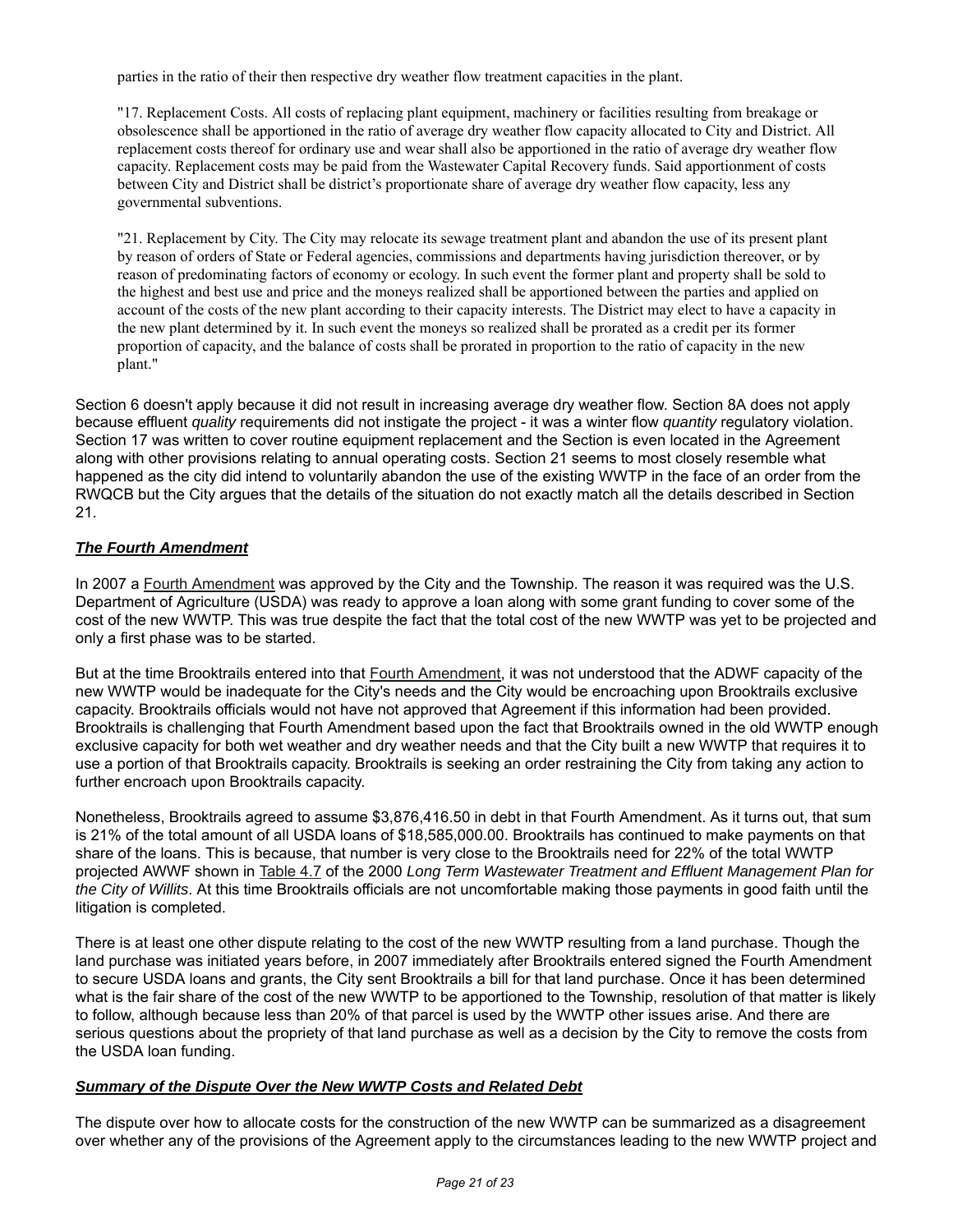over whether the Fourth Amendment is valid given the ADWF and AWWF capacity information known to City officials but not disclosed to Brooktrails officials in 2007.

Link to the conclusion of this Report  $\blacktriangleright$